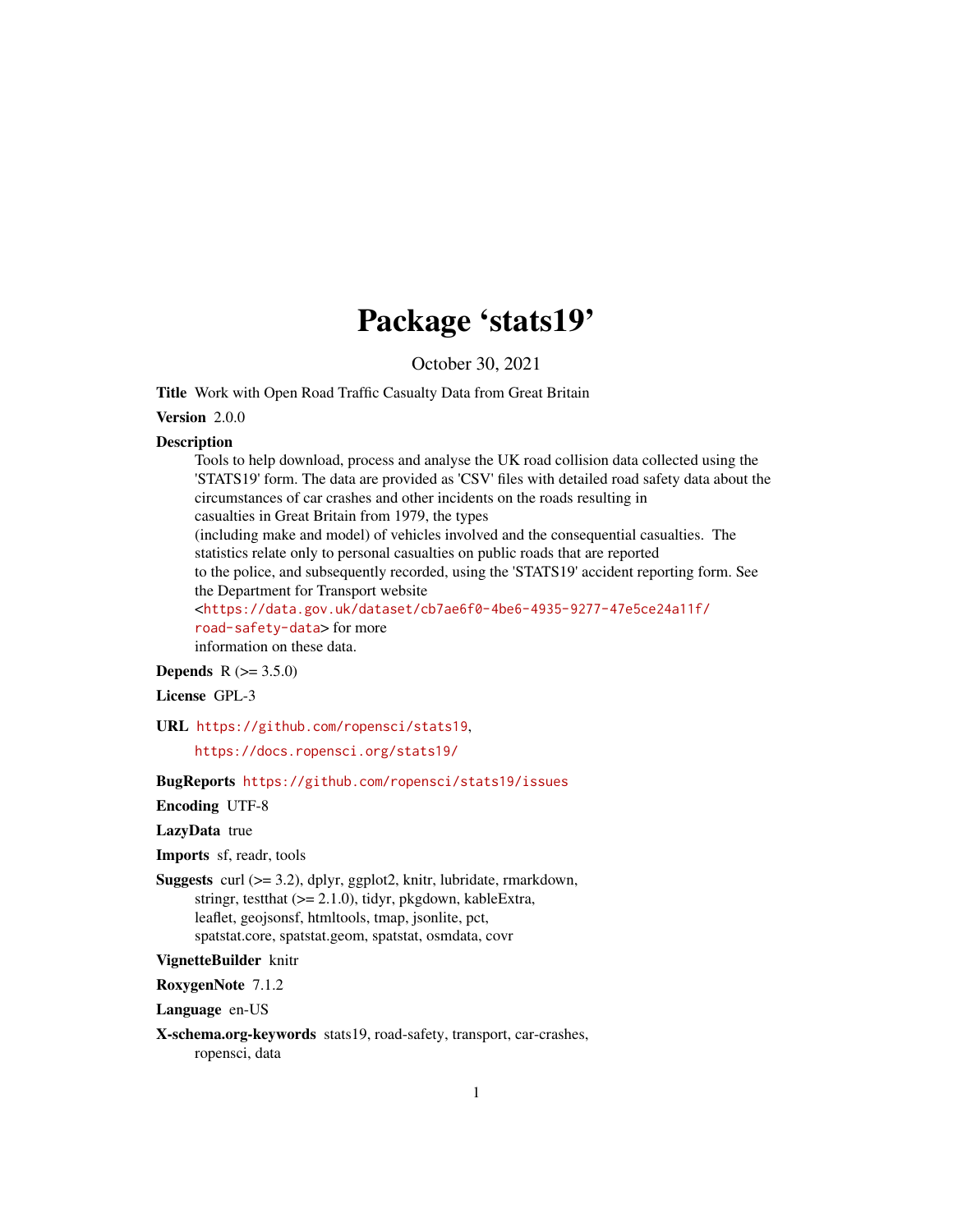### NeedsCompilation no

```
Author Robin Lovelace [aut, cre] (<https://orcid.org/0000-0001-5679-6536>),
     Malcolm Morgan [aut] (<https://orcid.org/0000-0002-9488-9183>),
     Layik Hama [aut] (<https://orcid.org/0000-0003-1912-4890>),
     Mark Padgham [aut] (<https://orcid.org/0000-0003-2172-5265>),
     David Ranzolin [rev],
     Adam Sparks [rev, ctb] (<https://orcid.org/0000-0002-0061-8359>),
     Ivo Wengraf [ctb],
     RAC Foundation [fnd]
Maintainer Robin Lovelace <rob00x@gmail.com>
```
Repository CRAN

Date/Publication 2021-10-29 22:50:03 UTC

# R topics documented:

| $accidents\_sample \dots \dots \dots \dots \dots \dots \dots \dots \dots \dots \dots \dots \dots \dots \dots$          | 3              |
|------------------------------------------------------------------------------------------------------------------------|----------------|
|                                                                                                                        | 3              |
|                                                                                                                        | $\overline{4}$ |
|                                                                                                                        | $\overline{4}$ |
|                                                                                                                        | 5              |
|                                                                                                                        | 6              |
|                                                                                                                        | 7              |
|                                                                                                                        | $\overline{7}$ |
|                                                                                                                        | 8              |
|                                                                                                                        | 9              |
|                                                                                                                        | 10             |
|                                                                                                                        | 10             |
|                                                                                                                        | 11             |
|                                                                                                                        | 11             |
|                                                                                                                        | 12             |
| $get\_stats19\_adjustments \dots \dots \dots \dots \dots \dots \dots \dots \dots \dots \dots$                          | 14             |
|                                                                                                                        | 15             |
|                                                                                                                        | 16             |
| $\text{locate\_files} \dots \dots \dots \dots \dots \dots \dots \dots \dots \dots \dots \dots \dots \dots \dots \dots$ | 17             |
|                                                                                                                        | 17             |
|                                                                                                                        | 18             |
|                                                                                                                        | 19             |
|                                                                                                                        |                |
|                                                                                                                        | 20             |
|                                                                                                                        | 21             |
|                                                                                                                        | 22             |
|                                                                                                                        | 22             |
|                                                                                                                        | 23             |
|                                                                                                                        | 23             |
|                                                                                                                        |                |
|                                                                                                                        |                |

**Index** [25](#page-24-0)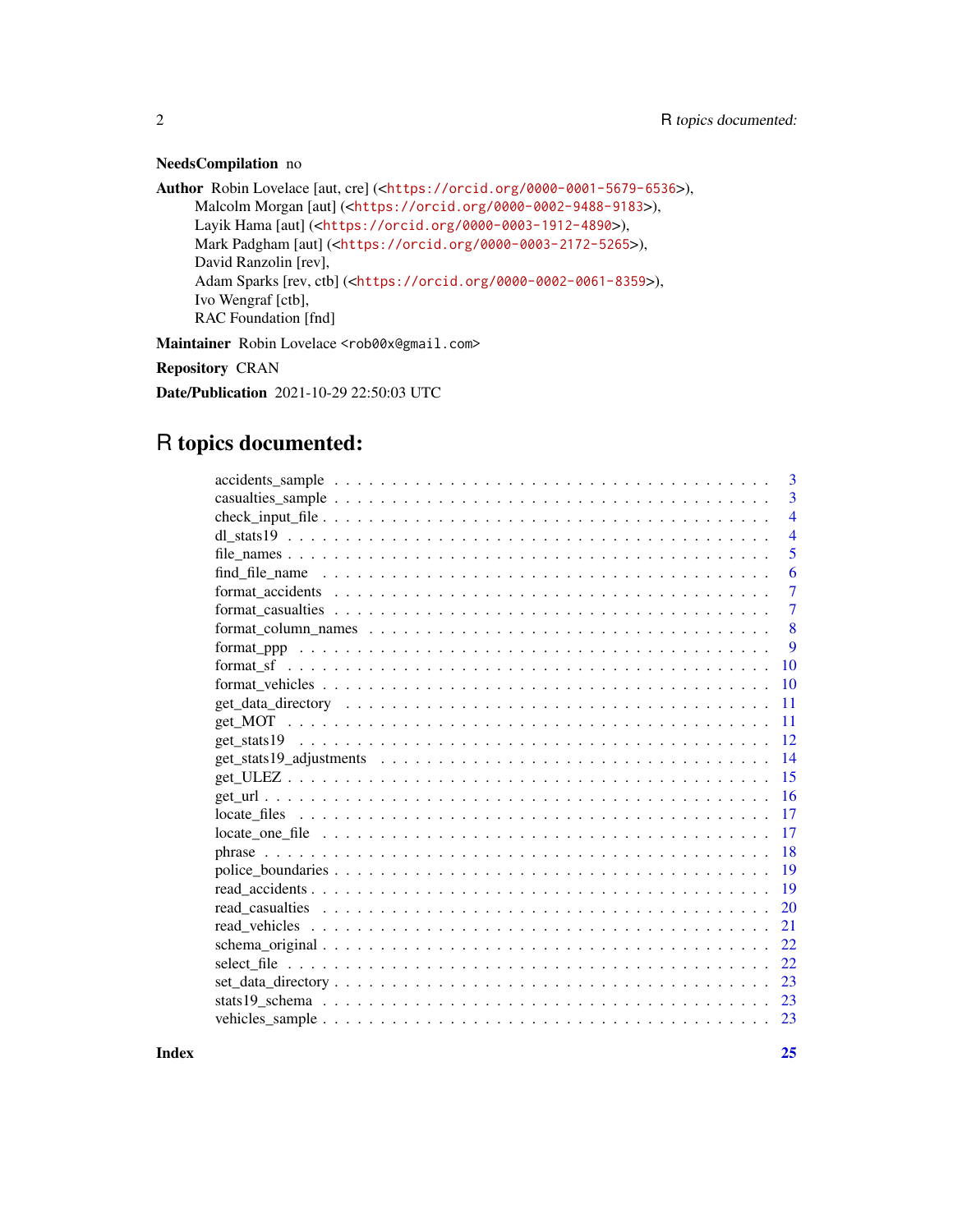<span id="page-2-0"></span>accidents\_sample *Sample of stats19 data (2017 accidents)*

### Description

Sample of stats19 data (2017 accidents)

### Format

A data frame

### Note

These were generated using the script in the data-raw directory (misc.Rmd file).

### Examples

```
nrow(accidents_sample_raw)
accidents_sample_raw
```
casualties\_sample *Sample of stats19 data (2017 casualties)*

### Description

Sample of stats19 data (2017 casualties)

### Format

A data frame

### Note

These were generated using the script in the data-raw directory (misc.Rmd file).

```
nrow(casualties_sample_raw)
casualties_sample_raw
```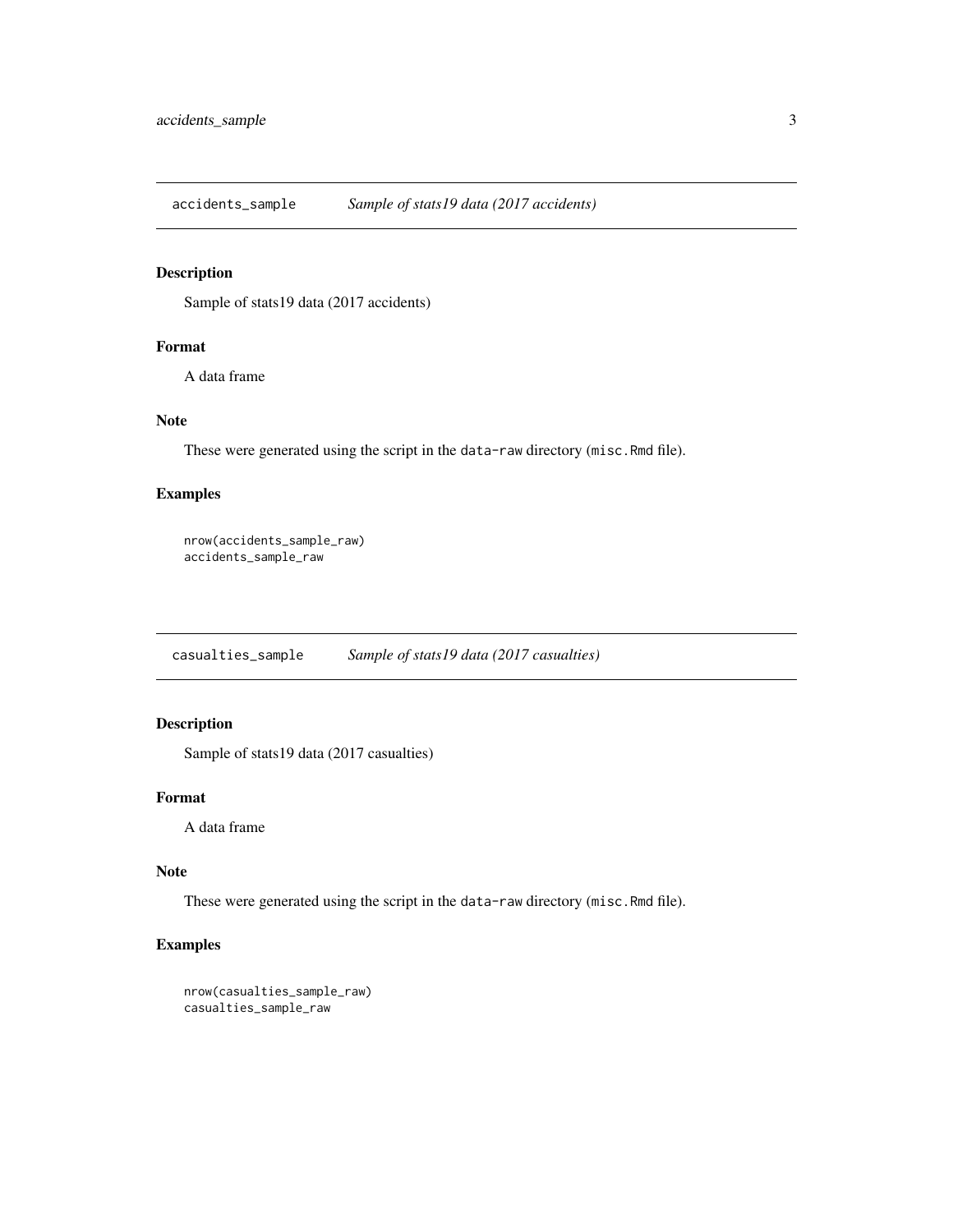<span id="page-3-0"></span>check\_input\_file *Local helper to be reused.*

### Description

Local helper to be reused.

### Usage

check\_input\_file(filename = NULL, type = NULL, data\_dir = NULL, year = NULL)

### Arguments

| filename | Character string of the filename of the .csv to read, if this is given, type and<br>years determine whether there is a target to read, otherwise disk scan would be<br>needed. |
|----------|--------------------------------------------------------------------------------------------------------------------------------------------------------------------------------|
| type     | The type of file to be downloaded (e.g. 'Accidents', 'Casualties' or 'Vehicles').<br>Not case sensitive and searches using regular expressions ('acc' will work).              |
| data_dir | Where sets of downloaded data would be found.                                                                                                                                  |
| year     | Single year for which data are to be read                                                                                                                                      |

<span id="page-3-1"></span>dl\_stats19 *Download STATS19 data for a year*

### Description

Download STATS19 data for a year

### Usage

```
dl_stats19(
 year = NULL,
  type = NULL,
 data_dir = get_data_directory(),
 file_name = NULL,
 ask = FALSE,silent = FALSE
)
```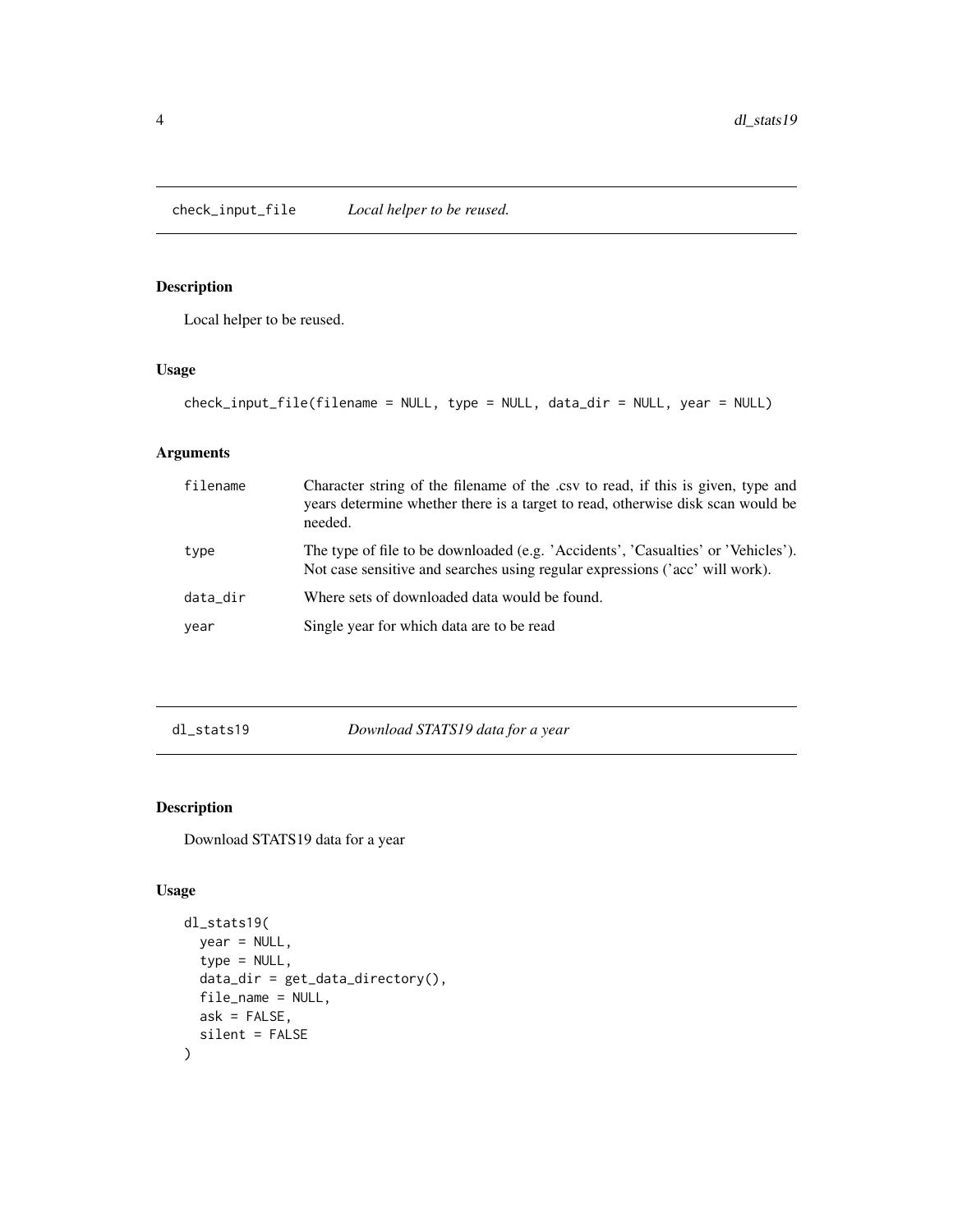### <span id="page-4-0"></span>file\_names 5

#### Arguments

| year      | A year matching file names on the STATS19 data release page e.g. 2020                                                                              |
|-----------|----------------------------------------------------------------------------------------------------------------------------------------------------|
| type      | One of 'Accident', 'Casualty', 'Vehicle'; defaults to 'Accident'. Or any varia-<br>tion of to search the file names with such as "acc" or "accid". |
| data_dir  | Parent directory for all downloaded files. Defaults to tempdir().                                                                                  |
| file_name | The file name (DfT named) to download.                                                                                                             |
| ask       | Should you be asked whether or not to download the files? TRUE by default.                                                                         |
| silent    | Boolean. If FALSE (default value), display useful progress messages on the<br>screen.                                                              |

#### Details

This function downloads and unzips UK road crash data. It results in unzipped .csv files that are put in the temporary directory specified by get\_data\_directory() or provided data\_dir.

The file downloaded would be for a specific year (e.g. 2017). It could also be a file containing data for a range of two (e.g. 2005-2014).

The dl\_\* functions can download many MB of data so ensure you have a sufficient internet access and hard disk space.

#### See Also

[get\\_stats19\(\)](#page-11-1)

### Examples

```
if(curl::has_internet()) {
# type by default is accidents table
dl_stats19(year = 2017)
# try another year
dl_stats19(year = 2018)
}
```
file\_names *stats19 file names for easy access*

### Description

URL decoded file names. Currently there are 52 file names released by the DfT (Department for Transport) and the details include how these were obtained and would be kept up to date.

### Format

A named list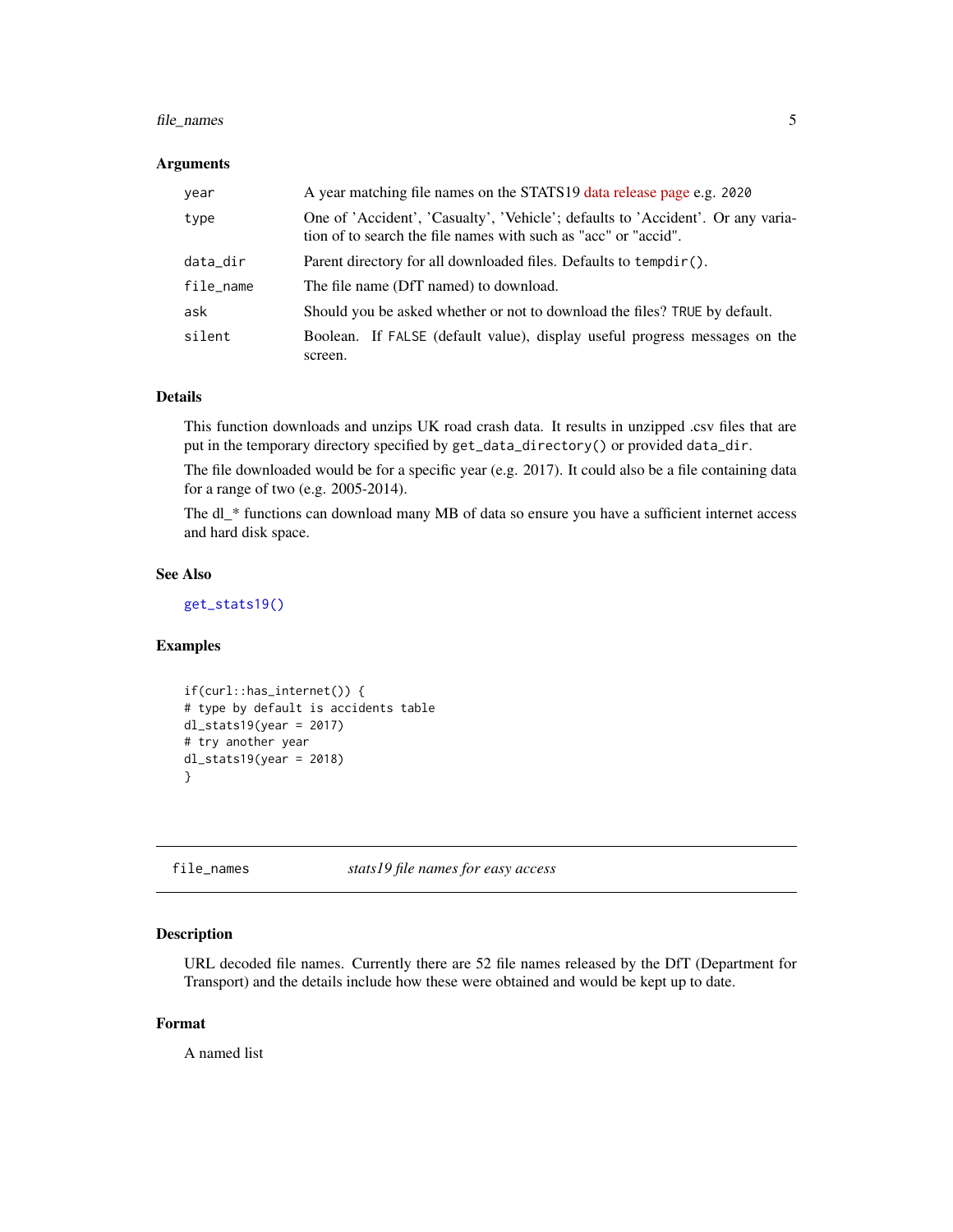<span id="page-5-0"></span>Note

These were generated using the script in the data-raw directory (misc.Rmd file).

### Examples

```
## Not run:
length(file_names)
file_names$dftRoadSafetyData_Vehicles_2017.zip
```
## End(Not run)

find\_file\_name *Find file names within stats19::file\_names.*

### Description

Currently, there are 52 file names to download/read data from.

### Usage

```
find_file_name(years = NULL, type = NULL)
```
### Arguments

| years | Year for which data are to be found                                            |
|-------|--------------------------------------------------------------------------------|
| type  | One of 'Accidents', 'Casualties', 'Vehicles'; defaults to 'Accidents', ignores |
|       | case.                                                                          |

```
find_file_name(2016)
find_file_name(2016, type = "accident")
find_file_name(1985, type = "accident")
find_file_name(type = "cas")
find_file_name(type = "accid")
find_file_name(2016:2017) # warning when multiple years requested
```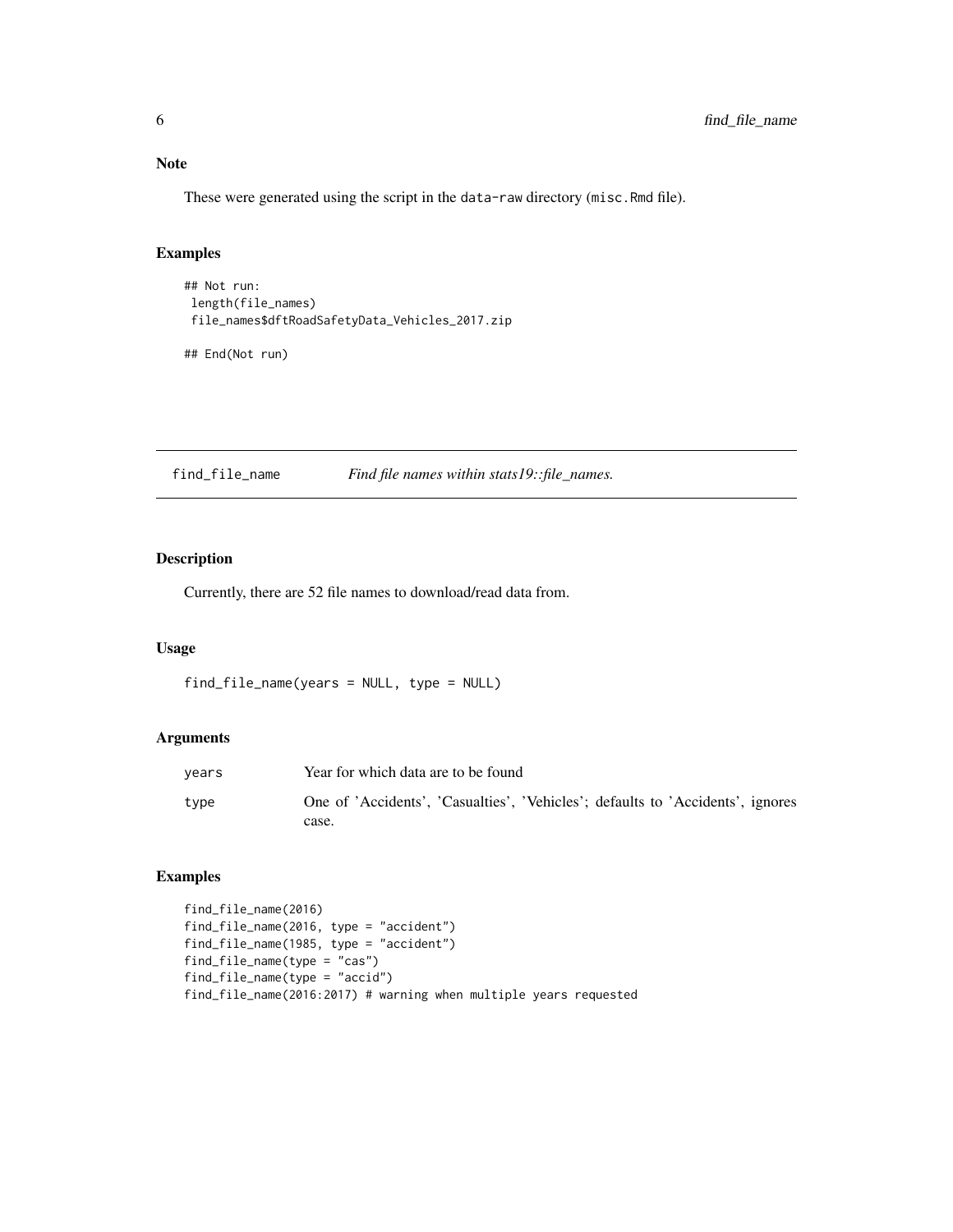<span id="page-6-0"></span>format\_accidents *Format STATS19 'accidents' data*

#### Description

Format STATS19 'accidents' data

#### Usage

format\_accidents(x)

### Arguments

x Data frame created with read\_accidents()

### Details

This is a helper function to format raw STATS19 data

### Examples

```
if(curl::has_internet()) {
dl_stats19(year = 2017, type = "accident")
x = read\_accidents(year = 2017, format = FALSE)if(nrow(x) > 0) {
x[1:3, 1:12]
crashes = format_accidents(x)
crashes[1:3, 1:12]
summary(crashes$datetime)
}
}
```
format\_casualties *Format STATS19 casualties*

### Description

Format STATS19 casualties

### Usage

```
format_casualties(x)
```
#### Arguments

x Data frame created with read\_casualties()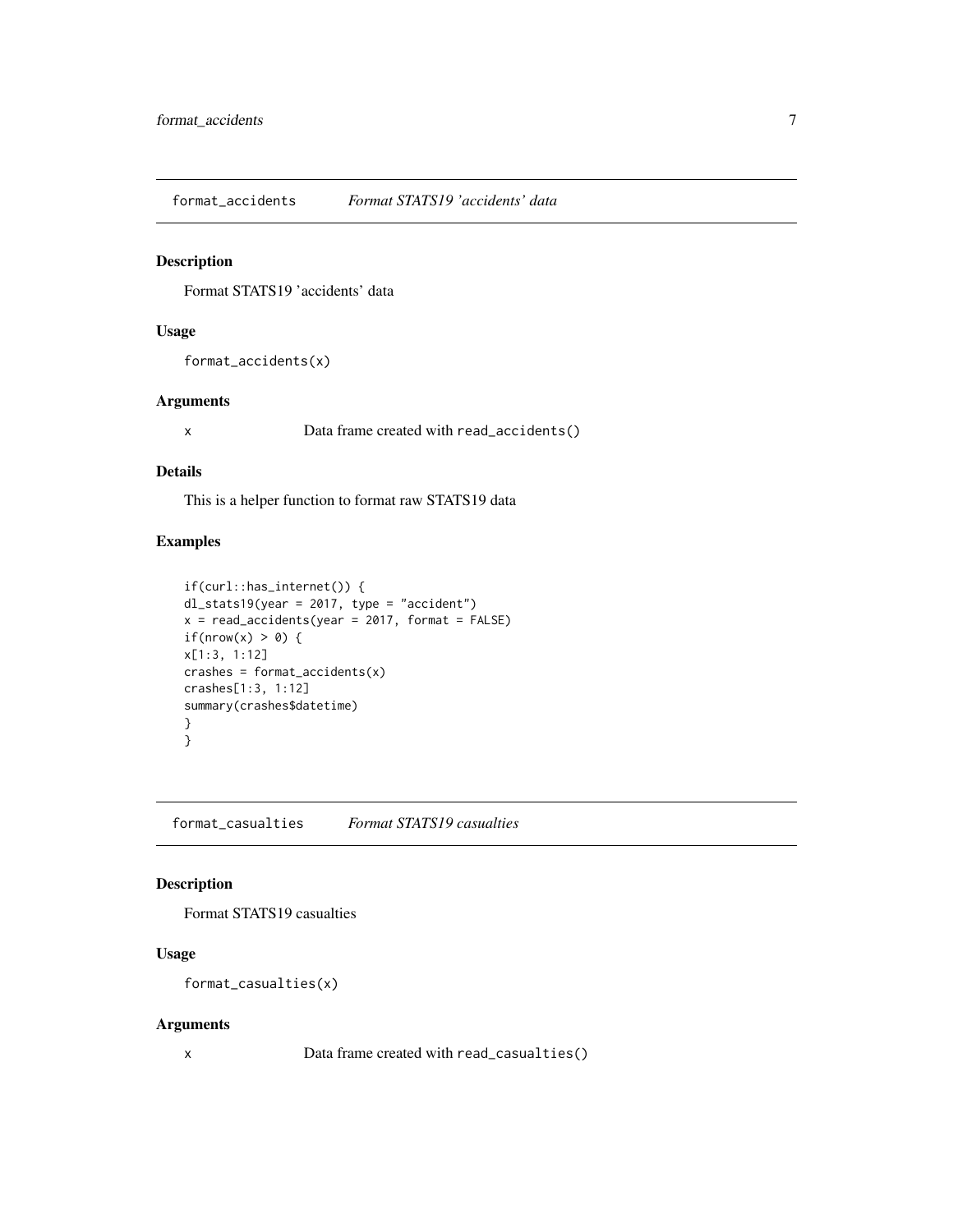<span id="page-7-0"></span>This function formats raw STATS19 data

### Examples

```
if(curl::has_internet()) {
dl_stats19(year = 2017, type = "casualty")
x = read_casualties(year = 2017)
casualties = format_casualties(x)
}
```
format\_column\_names *Format column names of raw STATS19 data*

#### Description

This function takes messy column names and returns clean ones that work well with R by default. Names that are all lower case with no R-unfriendly characters such as spaces and - are returned.

### Usage

format\_column\_names(column\_names)

### Arguments

column\_names Column names to be cleaned

#### Value

Column names cleaned.

```
if(curl::has_internet()) {
crashes_raw = read_accidents(year = 2017)
column_names = names(crashes_raw)
column_names
format_column_names(column_names = column_names)
}
```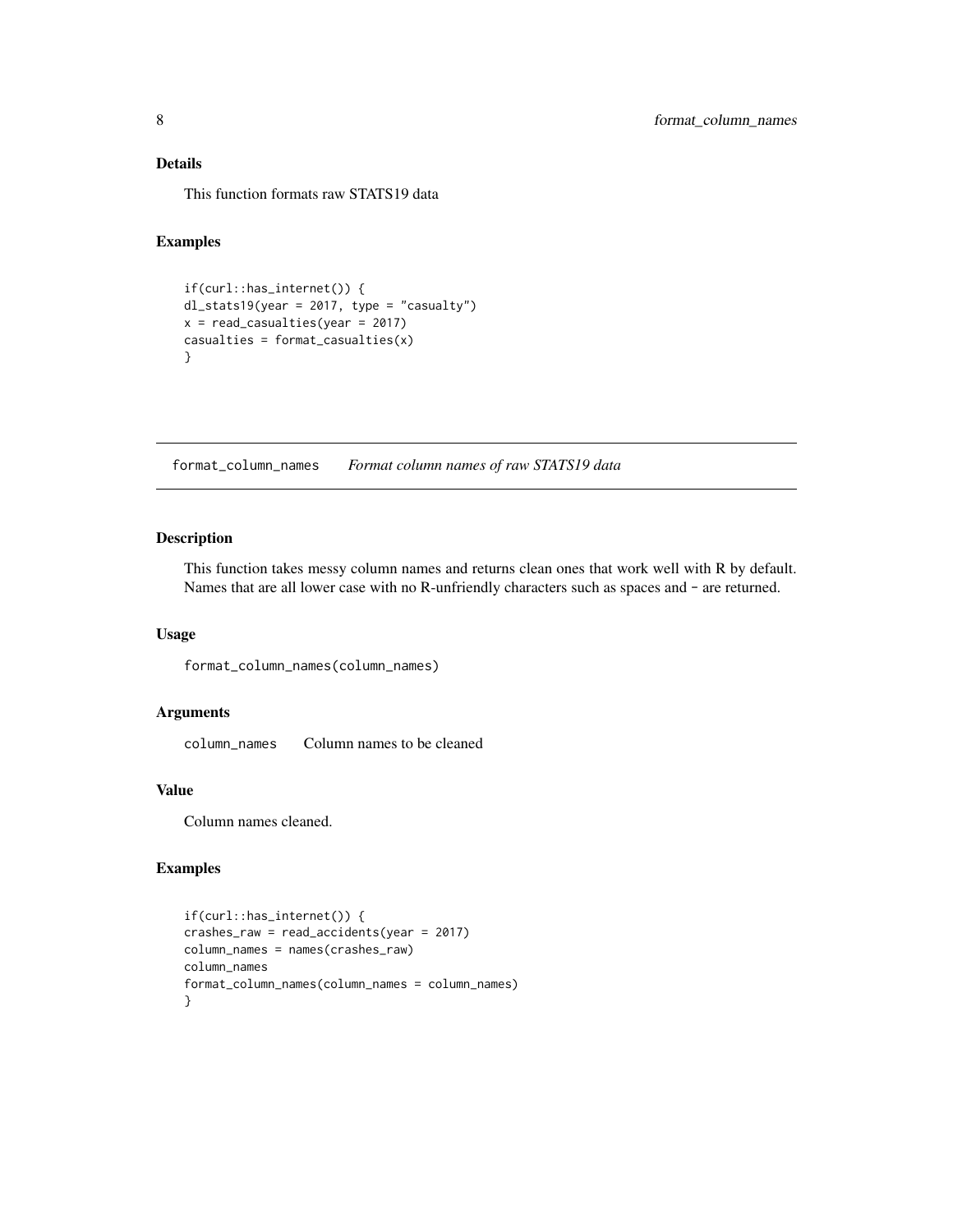<span id="page-8-1"></span><span id="page-8-0"></span>

#### Description

This function is a wrapper around the [spatstat.geom::ppp\(\)](#page-0-0) function and it is used to transform STATS19 data into a ppp format.

#### Usage

```
format_ppp(data, window = NULL, ...)
```
### Arguments

| data       | A STATS19 dataframe to be converted into ppp format.                                                                                                                                                                                                                                                 |
|------------|------------------------------------------------------------------------------------------------------------------------------------------------------------------------------------------------------------------------------------------------------------------------------------------------------|
| window     | A windows of observation, an object of class owin(). If window = NULL (i.e.<br>the default) then the function creates an approximate bounding box covering the<br>whole UK. It can also be used to filter only the events occurring in a specific<br>region of UK (see the examples of get_stats19). |
| $\ddots$ . | Additional parameters that should be passed to spatstat.geom::ppp() func-<br>tion. Read the help page of that function for a detailed description of the avail-<br>able parameters.                                                                                                                  |

### Value

A ppp object.

### See Also

[format\\_sf](#page-9-1) for an analogous function used to convert data into sf format and [spatstat.geom::ppp\(\)](#page-0-0) for the original spatstat.core function.

```
if (requireNamespace("spatstat.core", quietly = TRUE)) {
  x_ppp = format_ppp(accidents_sample)
  x_ppp
}
```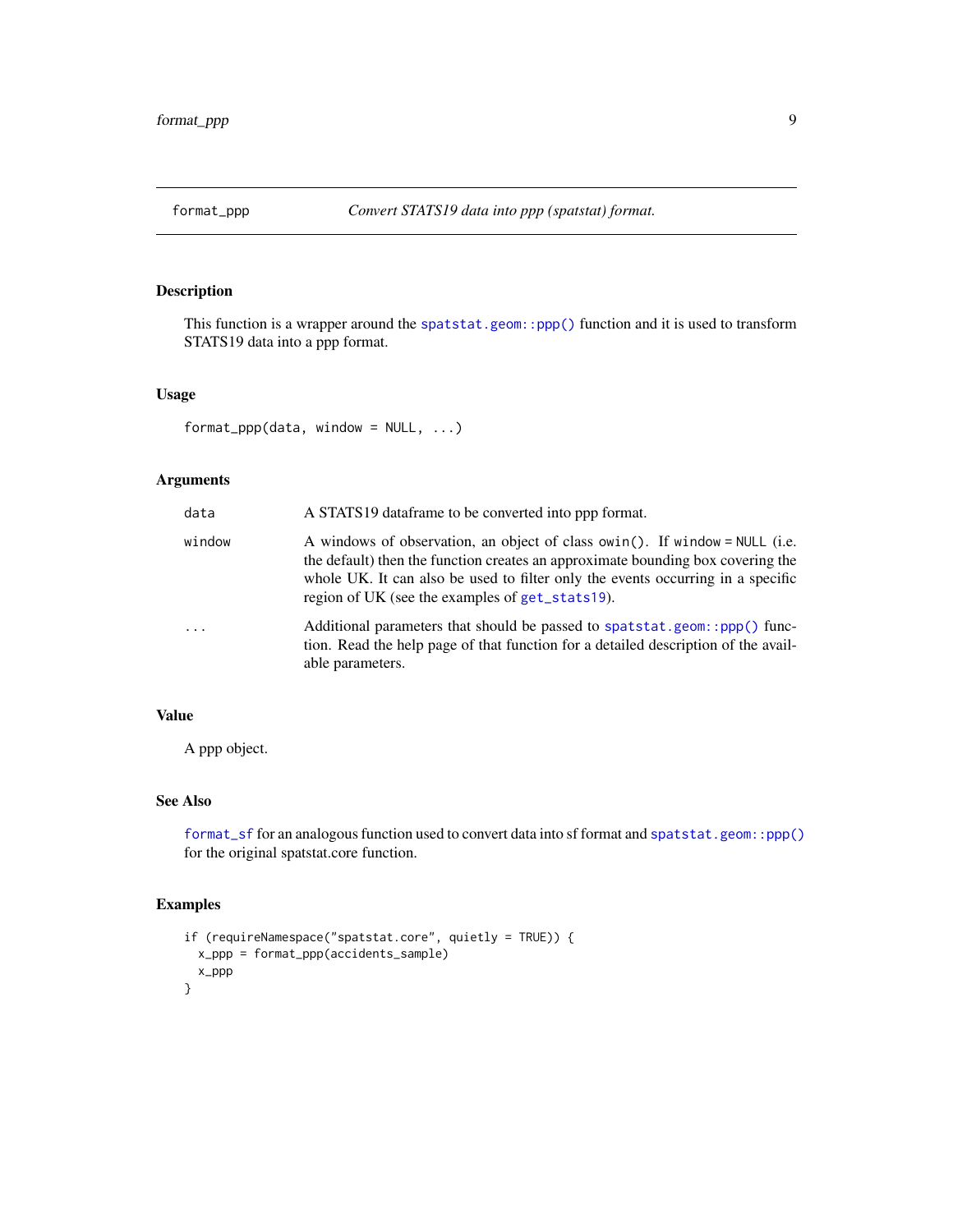<span id="page-9-1"></span><span id="page-9-0"></span>

### Description

Format convert STATS19 data into spatial (sf) object

#### Usage

format\_sf(x, lonlat = FALSE)

### Arguments

|        | Data frame created with read_accidents()                                        |
|--------|---------------------------------------------------------------------------------|
| lonlat | Should the results be returned in longitude/latitude? By default FALSE, meaning |
|        | the British National Grid (EPSG code: 27700) is used.                           |

### Examples

x\_sf = format\_sf(accidents\_sample) sf:::plot.sf(x\_sf)

format\_vehicles *Format STATS19 vehicles data*

### Description

Format STATS19 vehicles data

### Usage

```
format_vehicles(x)
```
### Arguments

x Data frame created with read\_vehicles()

### Details

This function formats raw STATS19 data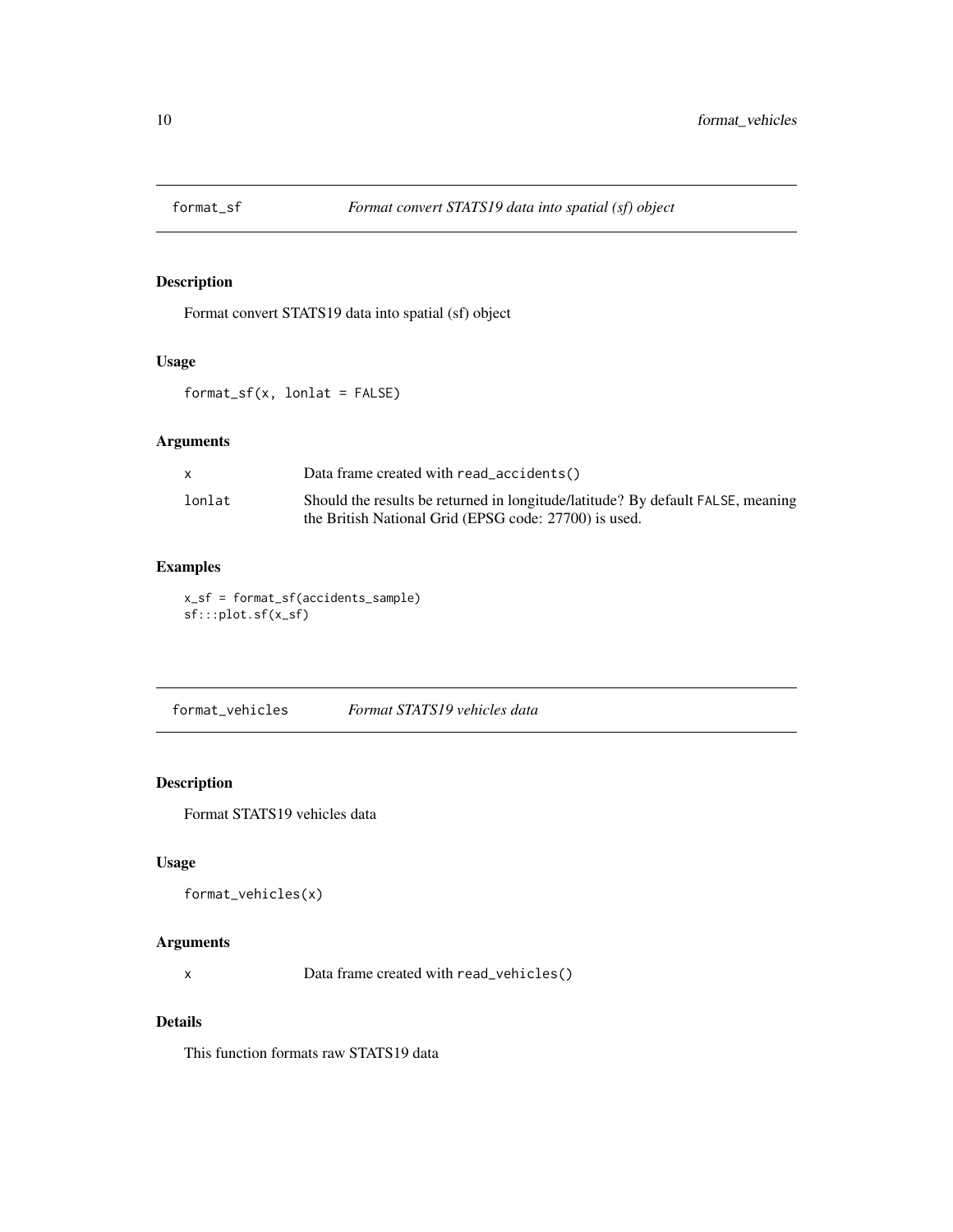### <span id="page-10-0"></span>get\_data\_directory 11

### Examples

```
if(curl::has_internet()) {
dl_stats19(year = 2017, type = "vehicle", ask = FALSE)
x = read\_vehicles(year = 2017, format = FALSE)vehicles = format_vehicles(x)
}
```
get\_data\_directory *Get data download dir*

### Description

Get data download dir

### Usage

get\_data\_directory()

### Examples

# get\_data\_directory()

get\_MOT *Download vehicle data from the DVSA MOT API using VRM.*

### Description

Download vehicle data from the DVSA MOT API using VRM.

#### Usage

get\_MOT(vrm, apikey)

#### Arguments

| vrm    | A list of VRMs as character strings. |
|--------|--------------------------------------|
| apikey | Your API key as a character string.  |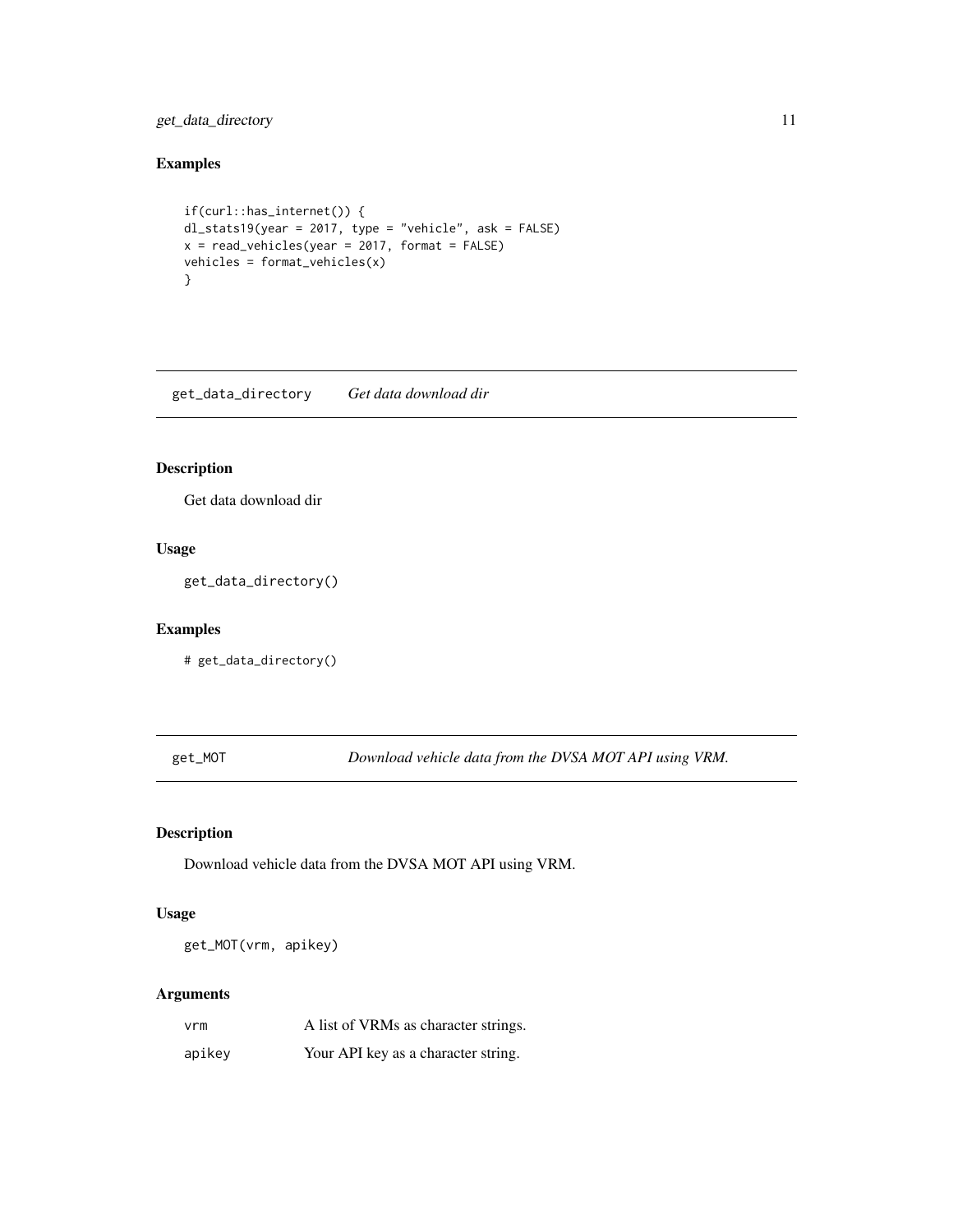This function takes a a character vector of vehicle registrations (VRMs) and returns vehicle data from MOT records. It returns a data frame of those VRMs which were successfully used with the DVSA MOT API.

Information on the DVSA MOT API is available here: https://dvsa.github.io/mot-history-api-documentation/

The DVSA MOT API requires a registration. The function therefore requires the API key provided by the DVSA. Be aware that the API has usage limits. The function will therefore limit lists with more than 150,000 VRMs.

### Examples

```
vrm = c("1RAC","P1RAC")
apikey = Sys.getenv("MOTKEY")
if(nchar(apikey) > 0) {
 get_MOT(vrm = vrm, apikey = apikey)
}
```
<span id="page-11-1"></span>get\_stats19 *Download, read and format STATS19 data in one function.*

#### Description

Download, read and format STATS19 data in one function.

### Usage

```
get_stats19(
  year = NULL,type = "accident",
  data\_dir = get\_data\_directory(),file_name = NULL,
  format = TRUE,ask = FALSE,silent = FALSE,
  output_format = "tibble",
  ...
)
```
### Arguments

| year     | A year matching file names on the STATS19 data release page e.g. 2020                                                                              |
|----------|----------------------------------------------------------------------------------------------------------------------------------------------------|
| type     | One of 'Accident', 'Casualty', 'Vehicle'; defaults to 'Accident'. Or any varia-<br>tion of to search the file names with such as "acc" or "accid". |
| data_dir | Parent directory for all downloaded files. Defaults to tempdir().                                                                                  |

<span id="page-11-0"></span>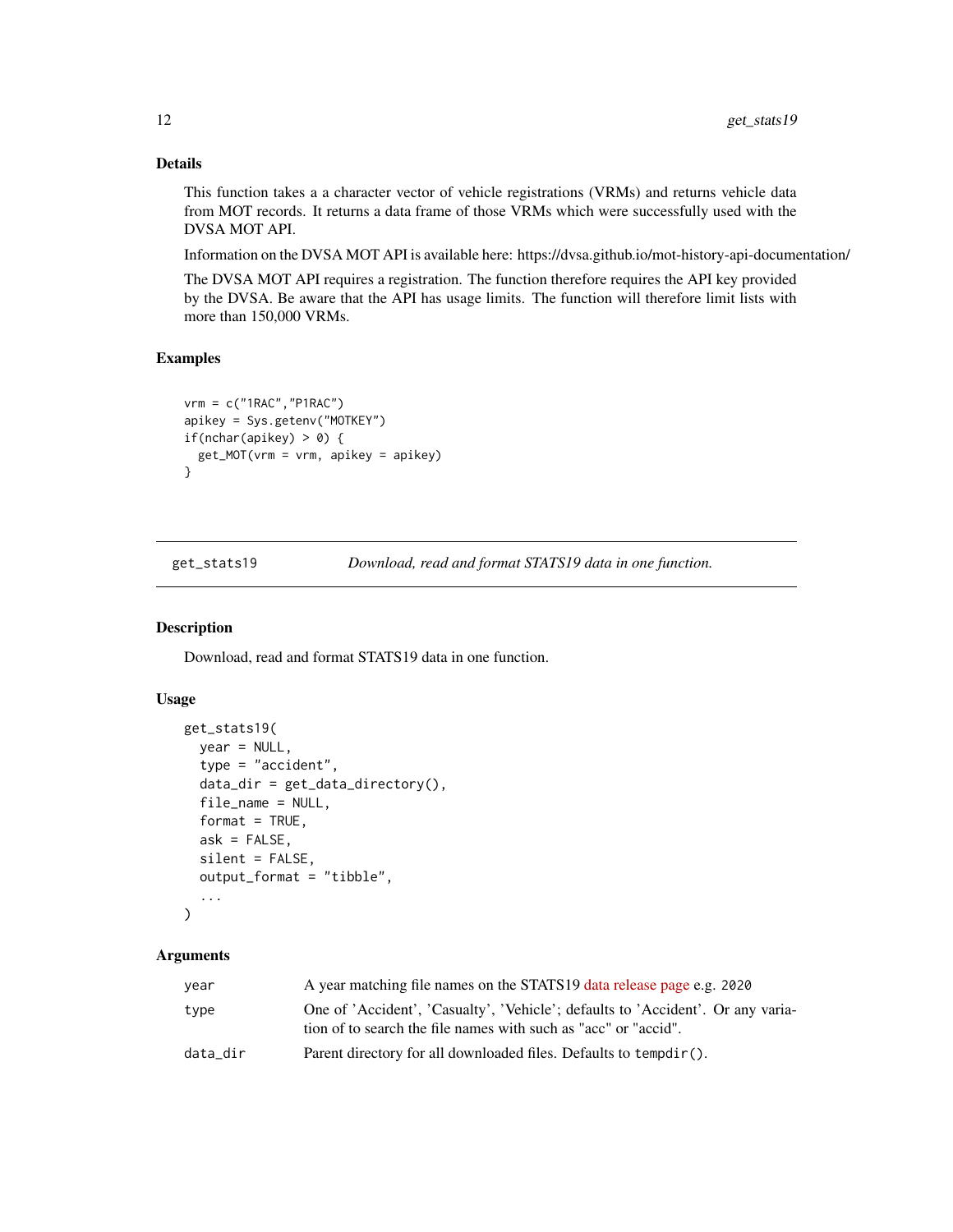<span id="page-12-0"></span>

| file_name     | The file name (DfT named) to download.                                                                                                                                                                                                                                                                                                |
|---------------|---------------------------------------------------------------------------------------------------------------------------------------------------------------------------------------------------------------------------------------------------------------------------------------------------------------------------------------|
| format        | Switch to return raw read from file, default is TRUE.                                                                                                                                                                                                                                                                                 |
| ask           | Should you be asked whether or not to download the files? TRUE by default.                                                                                                                                                                                                                                                            |
| silent        | Boolean. If FALSE (default value), display useful progress messages on the<br>screen.                                                                                                                                                                                                                                                 |
| output_format | A string that specifies the desired output format. The default value is "tibble".<br>Other possible values are "data. frame", "sf" and "ppp", that, respectively,<br>returns objects of class data. frame, sf:: sf and spatstat.geom:: ppp. Any<br>other string is ignored and a tibble output is returned. See details and examples. |
| $\cdot$       | Other arguments be passed to format_sf() or format_ppp() functions. Read<br>and run the examples.                                                                                                                                                                                                                                     |

This function uses gets STATS19 data. Behind the scenes it uses dl\_stats19() and read\_\* functions, returning a tibble (default), data. frame, sf or ppp object, depending on the output\_format parameter. The function returns data for a specific year (e.g. year = 2017)

Note: for years before 2016 the function may return data from more years than are requested due to the nature of the files hosted at [data.gov.uk.](https://data.gov.uk/dataset/cb7ae6f0-4be6-4935-9277-47e5ce24a11f/road-safety-data)

As this function uses dl\_stats19 function, it can download many MB of data, so ensure you have a sufficient disk space.

If output\_format = "data.frame" or output\_format = "sf" or output\_format = "ppp" then the output data is transformed into a data.frame, sf or ppp object using the [as.data.frame\(\)](#page-0-0) or [format\\_sf\(\)](#page-9-1) or [format\\_ppp\(\)](#page-8-1) functions, as shown in the examples.

#### See Also

[dl\\_stats19\(\)](#page-3-1) [read\\_accidents\(\)](#page-18-1)

```
if(curl::has_internet()) {
# default tibble output
x = get\_stats19(2019)class(x)
x = get\_stats19(2017, silent = TRUE)# data.frame output
x = get\_stats19(2017, silent = TRUE, output\_format = "data-frame")class(x)
# Run tests only if endpoint is alive:
if(nrow(x) > 0) {
# sf output
x_s = get_stats19(2017, silent = TRUE, output_format = "sf")
```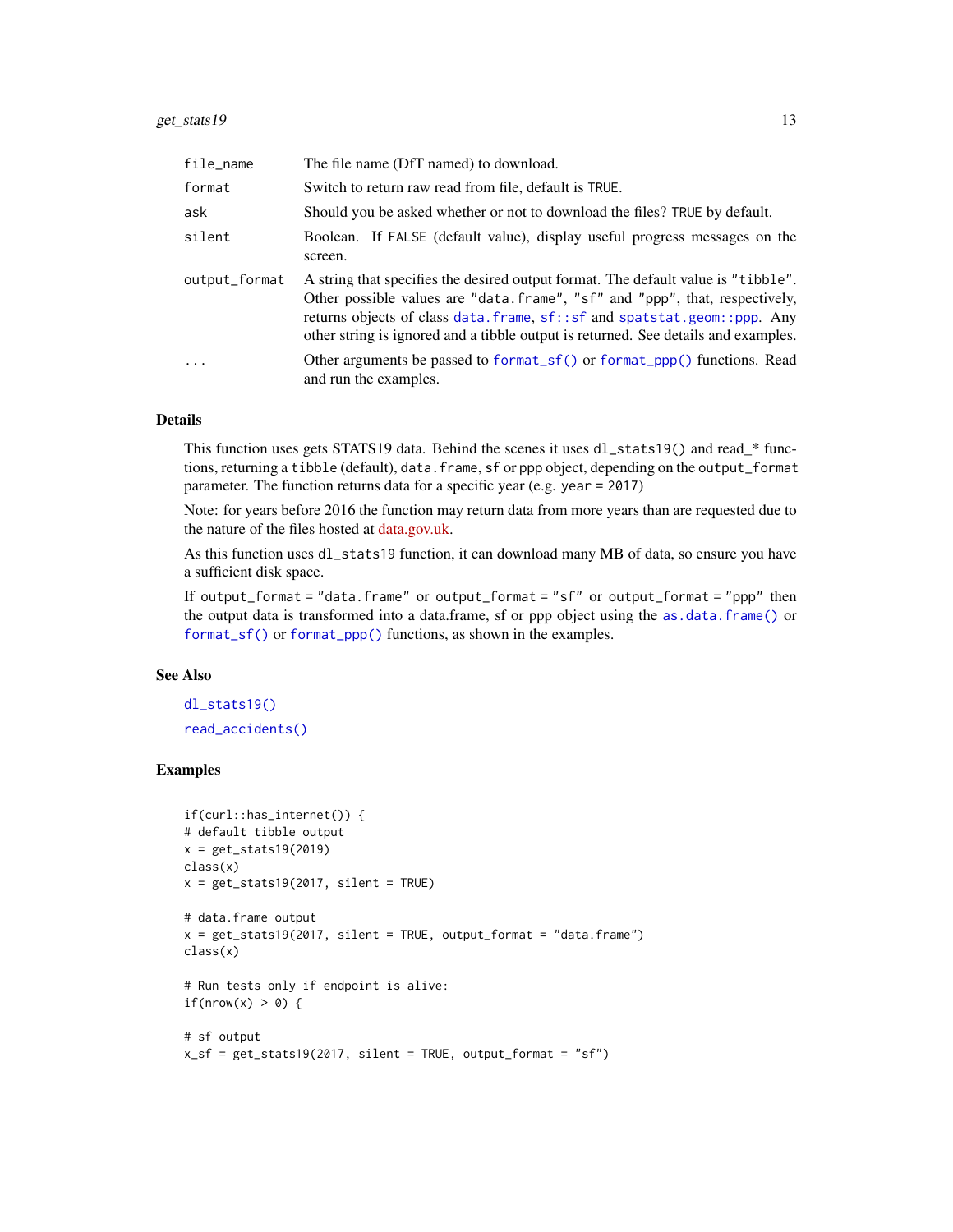```
# sf output with lonlat coordinates
x_sf = get_stats19(2017, silent = TRUE, output_format = "sf", lonlat = TRUE)
sf::st_crs(x_sf)
if (requireNamespace("spatstat.core", quietly = TRUE)) {
# ppp output
x_ppp = get_stats19(2017, silent = TRUE, output_format = "ppp")
# We can use the window parameter of format_ppp function to filter only the
# events occurred in a specific area. For example we can create a new bbox
# of 5km around the city center of Leeds
leeds_window = spatstat.geom::owin(
xrange = c(425046.1, 435046.1),
yrange = c(428577.2, 438577.2)
\lambdaleeds_ppp = get_stats19(2017, silent = TRUE, output_format = "ppp", window = leeds_window)
spatstat.geom::plot.ppp(leeds_ppp, use.marks = FALSE, clipwin = leeds_window)
# or even more fancy examples where we subset all the events occurred in a
# pre-defined polygon area
# The following example requires osmdata package
# greater_london_sf_polygon = osmdata::getbb(
# "Greater London, UK",
# format_out = "sf_polygon"
# )
# spatstat works only with planar coordinates
# greater_london_sf_polygon = sf::st_transform(greater_london_sf_polygon, 27700)
# then we extract the coordinates and create the window object.
# greater_london_polygon = sf::st_coordinates(greater_london_sf_polygon)[, c(1, 2)]
# greater_london_window = spatstat.geom::owin(poly = greater_london_polygon)
# greater_london_ppp = get_stats19(2017, output_format = "ppp", window = greater_london_window)
# spatstat.geom::plot.ppp(greater_london_ppp, use.marks = FALSE, clipwin = greater_london_window)
}
}
}
```
get\_stats19\_adjustments

*Download and read-in severity adjustment factors*

#### **Description**

See the DfT's documentation on adjustment factors [Annex: Update to severity adjustments method](https://assets.publishing.service.gov.uk/government/uploads/system/uploads/attachment_data/file/833813/annex-update-severity-adjustments-methodology.pdf)[ology.](https://assets.publishing.service.gov.uk/government/uploads/system/uploads/attachment_data/file/833813/annex-update-severity-adjustments-methodology.pdf)

<span id="page-13-0"></span>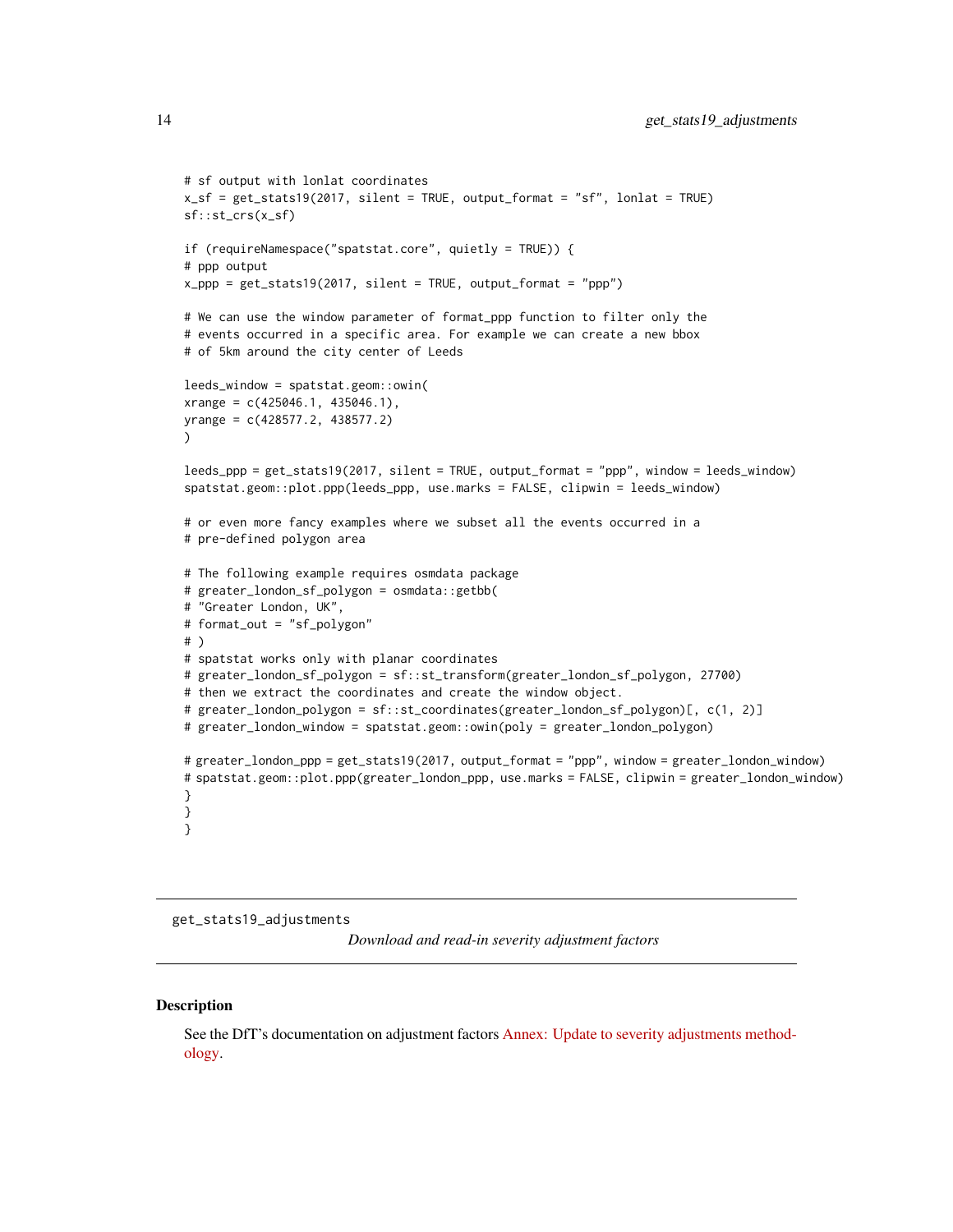### <span id="page-14-0"></span>get\_ULEZ 15

### Usage

```
get_stats19_adjustments(
  data_dir = get_data_directory(),
 u = paste0("https://data.dft.gov.uk/road-accidents-safety-data/",
    "accident-and-casualty-adjustment-2004-to-2019.zip"),
  filename = "cas_adjustment_lookup_2019.csv",
  adj_folder = "adjustment-data"
)
```
#### Arguments

| data dir   | Where sets of downloaded data would be found.                       |
|------------|---------------------------------------------------------------------|
| u          | The URL of the zip file with adjustments to download                |
| filename   | The file name of the .csv file in the unzipped folder to read in    |
| adj_folder | The folder name where R will look for the unzipped adjustment files |

### Details

See [Estimating and adjusting for changes in the method of severity reporting for road accidents and](https://assets.publishing.service.gov.uk/government/uploads/system/uploads/attachment_data/file/820588/severity-reporting-methodology-final-report.odt) [casualty data: final report](https://assets.publishing.service.gov.uk/government/uploads/system/uploads/attachment_data/file/820588/severity-reporting-methodology-final-report.odt) for details.

### Examples

```
if(curl::has_internet()) {
adjustment = get_stats19_adjustments()
}
```
get\_ULEZ *Download DVLA-based vehicle data from the TfL API using VRM.*

#### Description

Download DVLA-based vehicle data from the TfL API using VRM.

#### Usage

```
get_ULEZ(vrm)
```
#### Arguments

vrm A list of VRMs as character strings.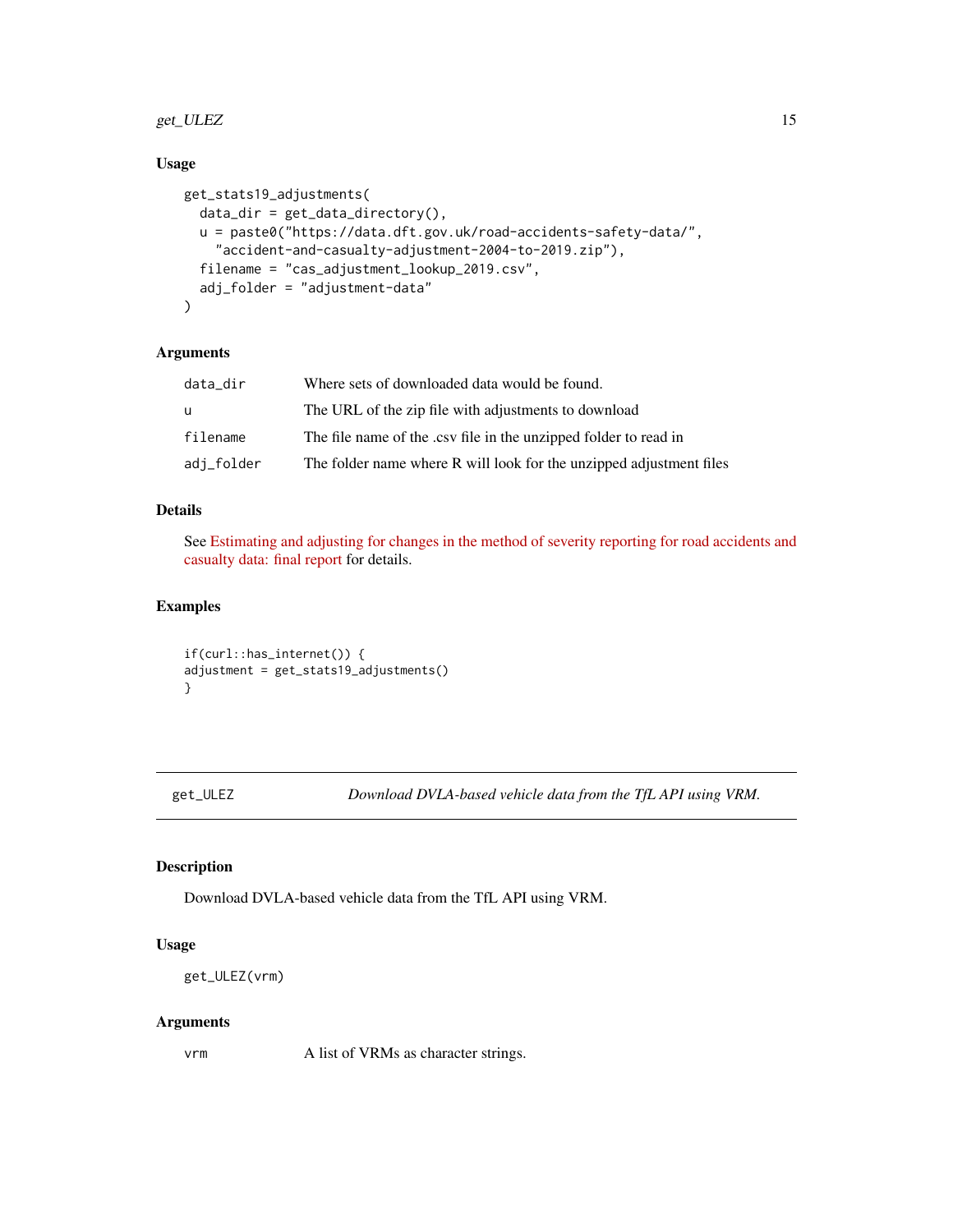This function takes a character vector of vehicle registrations (VRMs) and returns DVLA-based vehicle data from TfL's API, included ULEZ eligibility. It returns a data frame of those VRMs which were successfully used with the TfL API. Vehicles are either compliant, non-compliant or exempt. ULEZ-exempt vehicles will not have all vehicle details returned - they will simply be marked "exempt".

Be aware that the API has usage limits. The function will therefore limit API calls to below 50 per minute - this is the maximum rate before an API key is required.

#### Examples

```
if(curl::has_internet()) {
vrm = c("1RAC","P1RAC")
get_ULEZ(vrm = vrm)
}
```
get\_url *Convert file names to urls*

### **Description**

Convert file names to urls

### Usage

```
get_url(
  file_name = ",
  domain = "https://data.dft.gov.uk",
  directory = "road-accidents-safety-data"
\lambda
```
### Arguments

| file name | Optional file name to add to the url returned (empty by default) |
|-----------|------------------------------------------------------------------|
| domain    | The domain from where the data will be downloaded                |
| directory | The subdirectory of the url                                      |

#### Details

This function returns urls that allow data to be downloaded from the pages: https://data.dft.gov.uk/road-accidents-safety-data/RoadSafetyData\_2015.zip Last updated: October 2020. Files available from the s3 url in the default domain argument.

### Examples

# get\_url(find\_file\_name(1985))

<span id="page-15-0"></span>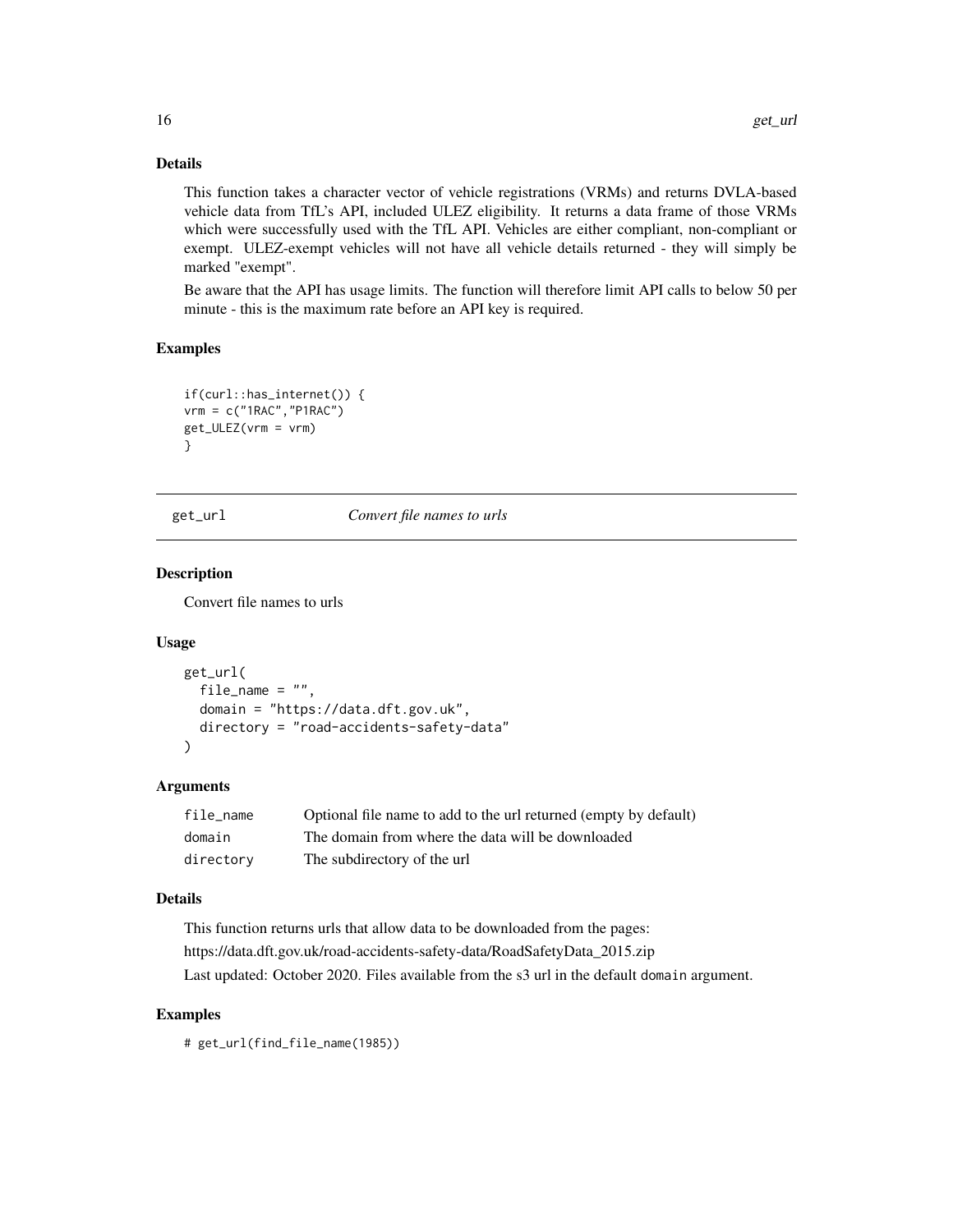<span id="page-16-0"></span>locate\_files *Locate a file on disk*

#### Description

Helper function to locate files. Given below params, the function returns 0 or more files found at location/names given.

### Usage

```
locate_files(
  data\_dir = get\_data\_directory(),type = NULL,
  years = NULL,
  quiet = FALSE
)
```
### Arguments

| data_dir | Super directory where dataset (s) were first downloaded to.                    |
|----------|--------------------------------------------------------------------------------|
| type     | One of 'Accidents', 'Casualties', 'Vehicles'; defaults to 'Accidents', ignores |
|          | case.                                                                          |
| vears    | Years for which data are to be found                                           |
| quiet    | Print out messages (files found)                                               |

#### Value

Character string representing the full path of a single file found, list of directories where data from the Department for Transport (stats19::filenames) have been downloaded, or NULL if no files were found.

locate\_one\_file *Pin down a file on disk from four parameters.*

#### Description

Pin down a file on disk from four parameters.

#### Usage

```
locate_one_file(
  filename = NULL,
  data_dir = get_data_directory(),
  year = NULL,
  type = NULL
\mathcal{E}
```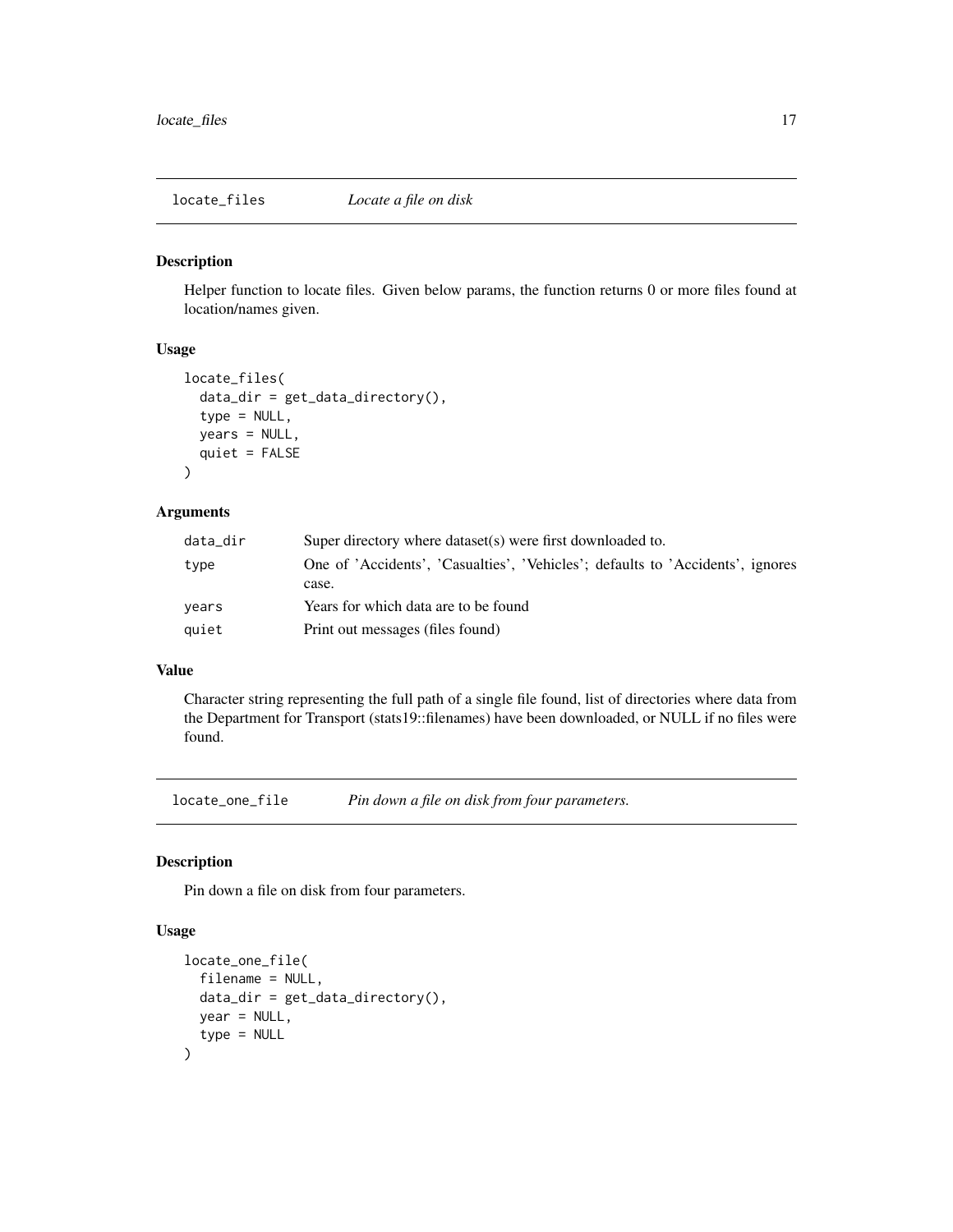### <span id="page-17-0"></span>Arguments

| filename | Character string of the filename of the .csv to read, if this is given, type and<br>years determine whether there is a target to read, otherwise disk scan would be<br>needed. |
|----------|--------------------------------------------------------------------------------------------------------------------------------------------------------------------------------|
| data_dir | Where sets of downloaded data would be found.                                                                                                                                  |
| year     | Single year for which file is to be found.                                                                                                                                     |
| type     | One of: 'Accidents', 'Casualties', 'Vehicles'; ignores case.                                                                                                                   |

### Value

One of: path for one file, a message More than one file found or error if none found.

### Examples

locate\_one\_file() locate\_one\_file(filename = "Cas.csv")

phrase *Generate a phrase for data download purposes*

### Description

Generate a phrase for data download purposes

### Usage

phrase()

### Examples

stats19:::phrase()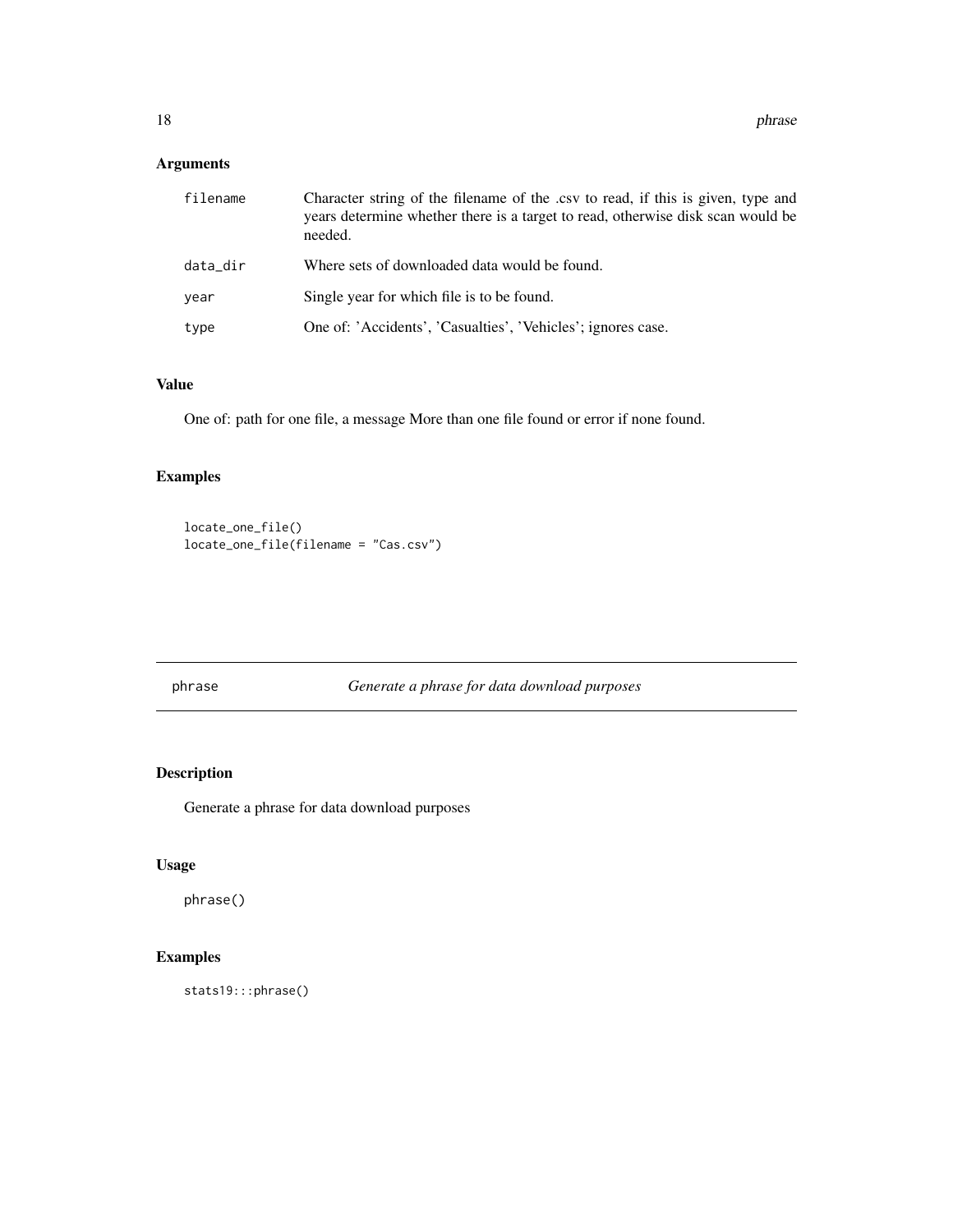<span id="page-18-0"></span>police\_boundaries *Police force boundaries in England (2016)*

### Description

This dataset represents the 43 police forces in England and Wales. These are described on the [Wikipedia page.](https://en.wikipedia.org/wiki/List_of_police_forces_of_the_United_Kingdom) on UK police forces.

#### Format

An sf data frame

#### Details

The geographic boundary data were taken from the UK government's official geographic data portal. See http://geoportal.statistics.gov.uk/

### Note

These were generated using the script in the data-raw directory (misc.Rmd file) in the package's GitHub repo: [github.com/ITSLeeds/stats19.](https://github.com/ITSLeeds/stats19)

### Examples

```
nrow(police_boundaries)
police_boundaries[police_boundaries$pfa16nm == "West Yorkshire", ]
sf:::plot.sf(police_boundaries)
```
<span id="page-18-1"></span>read\_accidents *Read in STATS19 road safety data from .csv files downloaded.*

### Description

Read in STATS19 road safety data from .csv files downloaded.

#### Usage

```
read_accidents(
  year = NULL,filename = ",
 data\_dir = get\_data\_directory(),format = TRUE,silent = FALSE
)
```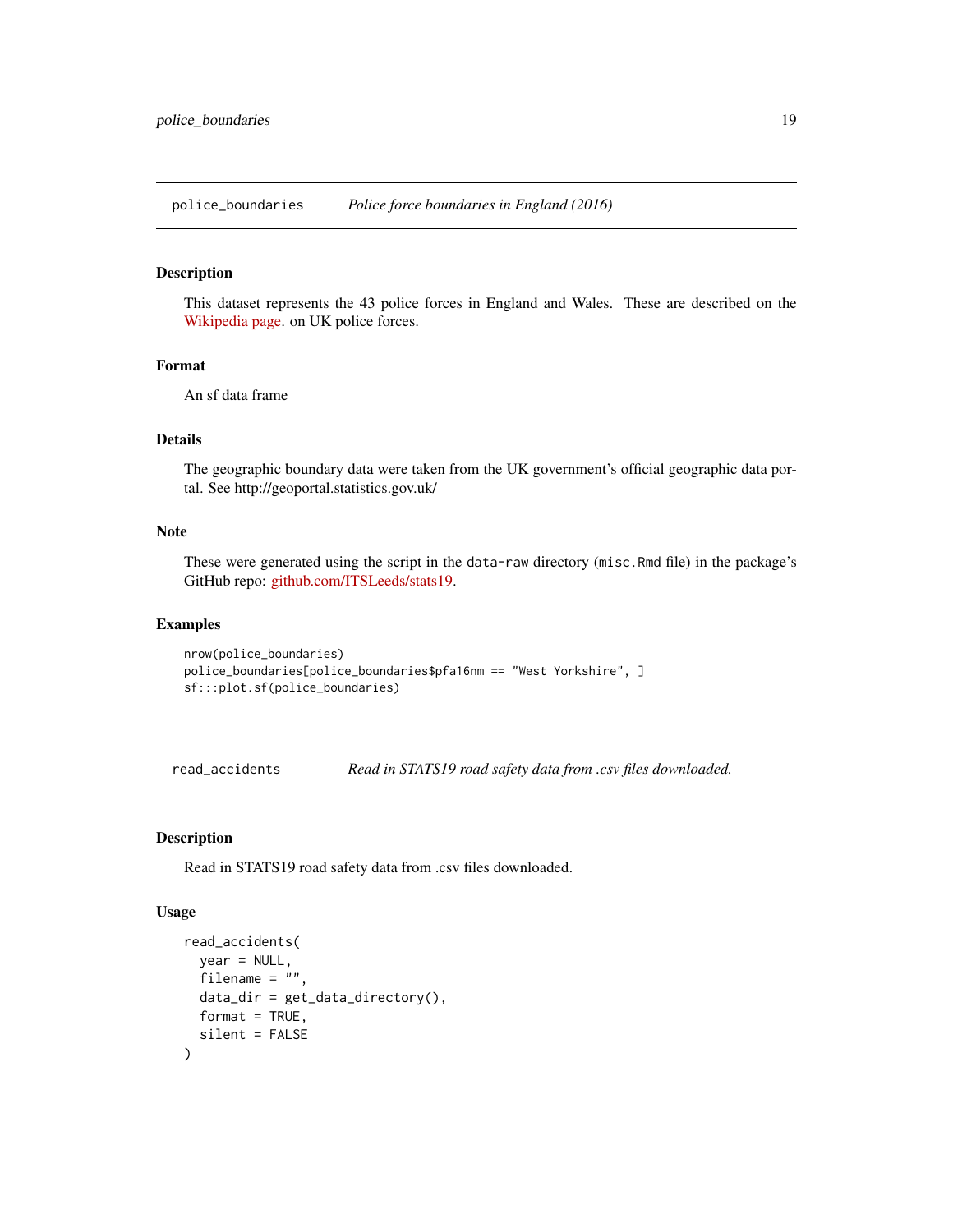### <span id="page-19-0"></span>Arguments

| year     | Single year for which data are to be read                                                                                                                                      |
|----------|--------------------------------------------------------------------------------------------------------------------------------------------------------------------------------|
| filename | Character string of the filename of the .csv to read, if this is given, type and<br>years determine whether there is a target to read, otherwise disk scan would be<br>needed. |
| data_dir | Where sets of downloaded data would be found.                                                                                                                                  |
| format   | Switch to return raw read from file, default is TRUE.                                                                                                                          |
| silent   | Boolean. If FALSE (default value), display useful progress messages on the<br>screen.                                                                                          |

### Details

This is a wrapper function to access and load stats 19 data in a user-friendly way. The function returns a data frame, in which each record is a reported incident in the STATS19 data.

#### Examples

```
if(curl::has_internet()) {
dl_stats19(year = 2019, type = "accident")
ac = read_accidents(year = 2019)
dl_stats19(year = 2019, type = "accident")
ac_22019 = read_accidents(year = 2019)
}
```
read\_casualties *Read in STATS19 road safety data from .csv files downloaded.*

#### Description

Read in STATS19 road safety data from .csv files downloaded.

#### Usage

```
read_casualties(
 year = NULL,
 filename = "",
 data_dir = get_data_directory(),
  format = TRUE
)
```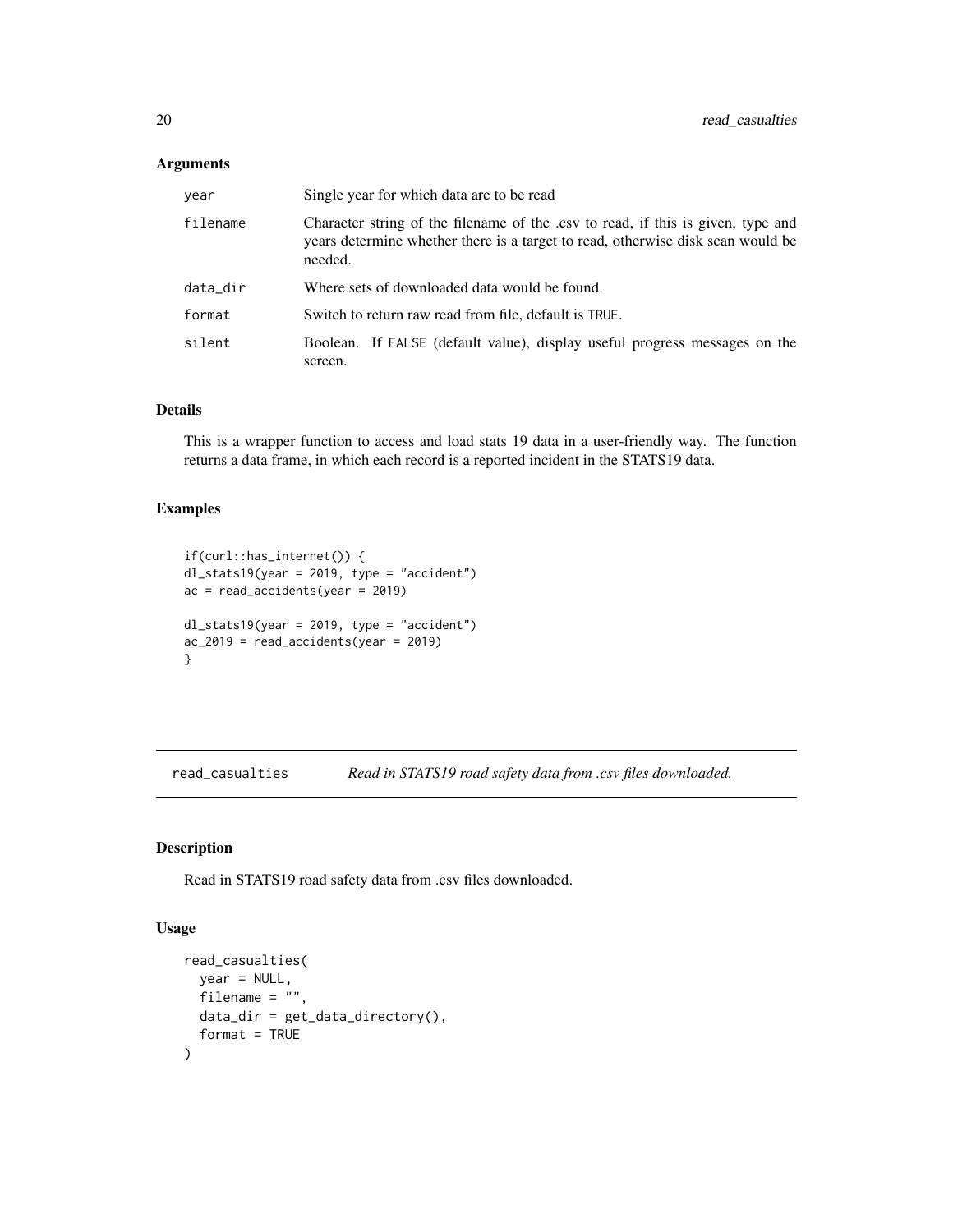### <span id="page-20-0"></span>read\_vehicles 21

### Arguments

| year     | Single year for which data are to be read                                                                                                                                      |
|----------|--------------------------------------------------------------------------------------------------------------------------------------------------------------------------------|
| filename | Character string of the filename of the .csv to read, if this is given, type and<br>years determine whether there is a target to read, otherwise disk scan would be<br>needed. |
| data_dir | Where sets of downloaded data would be found.                                                                                                                                  |
| format   | Switch to return raw read from file, default is TRUE.                                                                                                                          |

### Details

The function returns a data frame, in which each record is a reported casualty in the STATS19 dataset.

### Examples

```
if(curl::has_internet()) {
dl_stats19(year = 2017, type = "casualty")
casualties = read_casualties(year = 2017)
}
```

| read_vehicles | Read in stats19 road safety data from .csv files downloaded. |
|---------------|--------------------------------------------------------------|
|---------------|--------------------------------------------------------------|

### Description

Read in stats19 road safety data from .csv files downloaded.

#### Usage

```
read_vehicles(
  year = NULL,
  filename = \frac{1}{n},
  data_dir = get_data_directory(),
  format = TRUE
\mathcal{L}
```
### Arguments

| year     | Single year for which data are to be read                                                                                                                                      |
|----------|--------------------------------------------------------------------------------------------------------------------------------------------------------------------------------|
| filename | Character string of the filename of the .csv to read, if this is given, type and<br>years determine whether there is a target to read, otherwise disk scan would be<br>needed. |
| data_dir | Where sets of downloaded data would be found.                                                                                                                                  |
| format   | Switch to return raw read from file, default is TRUE.                                                                                                                          |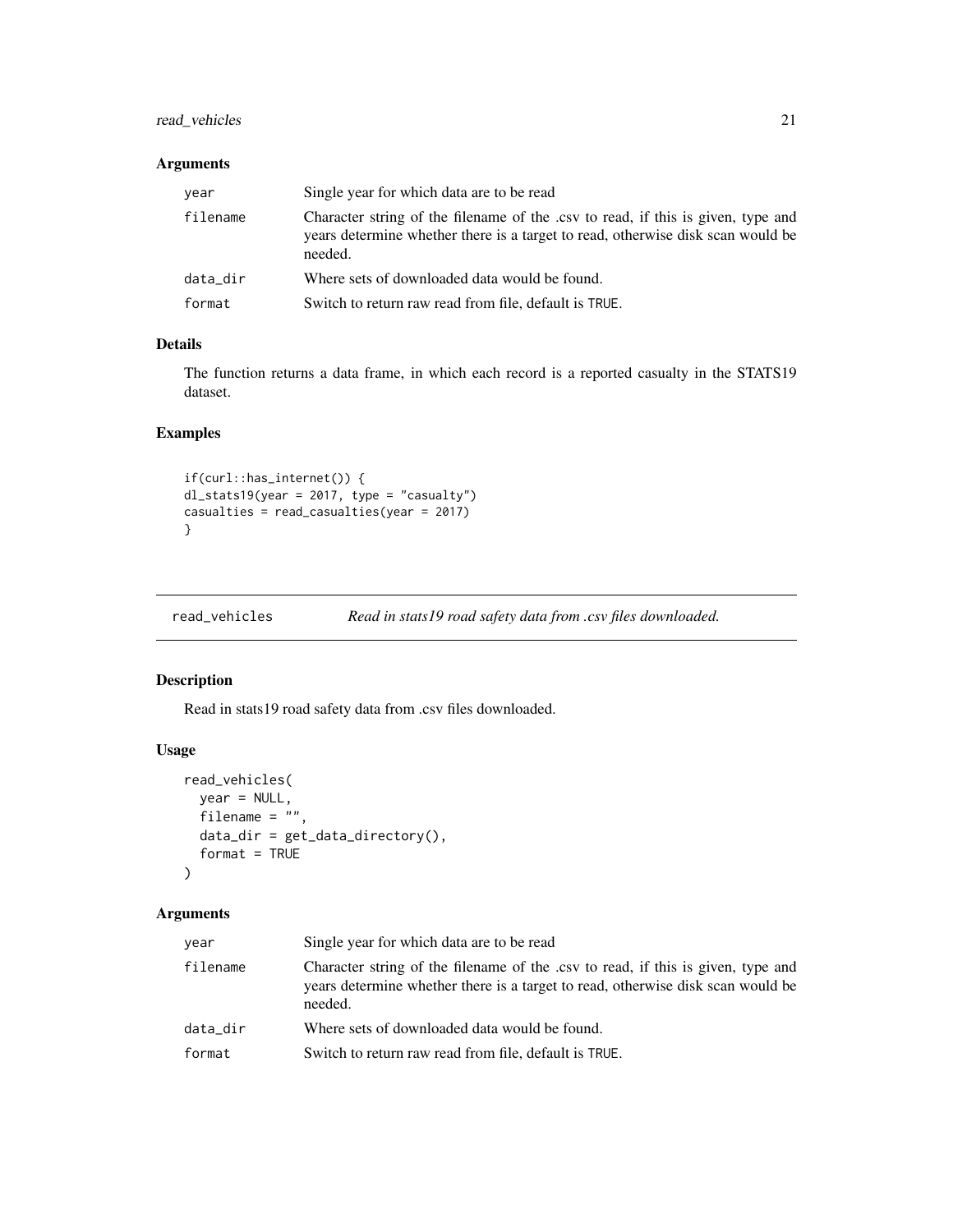<span id="page-21-0"></span>The function returns a data frame, in which each record is a reported vehicle in the STATS19 dataset for the data\_dir and filename provided.

### Examples

```
if(curl::has_internet()) {
dl_stats19(year = 2019, type = "vehicle")
ve = read_vehicles(year = 2019)
}
```
schema\_original *Schema for stats19 data (UKDS)*

### Description

Schema for stats19 data (UKDS)

### Format

A data frame

select\_file *Interactively select from options*

### Description

Interactively select from options

### Usage

select\_file(fnames)

### Arguments

fnames File names to select from

### Examples

# fnames = c("f1", "f2") # stats19:::select\_file(fnames)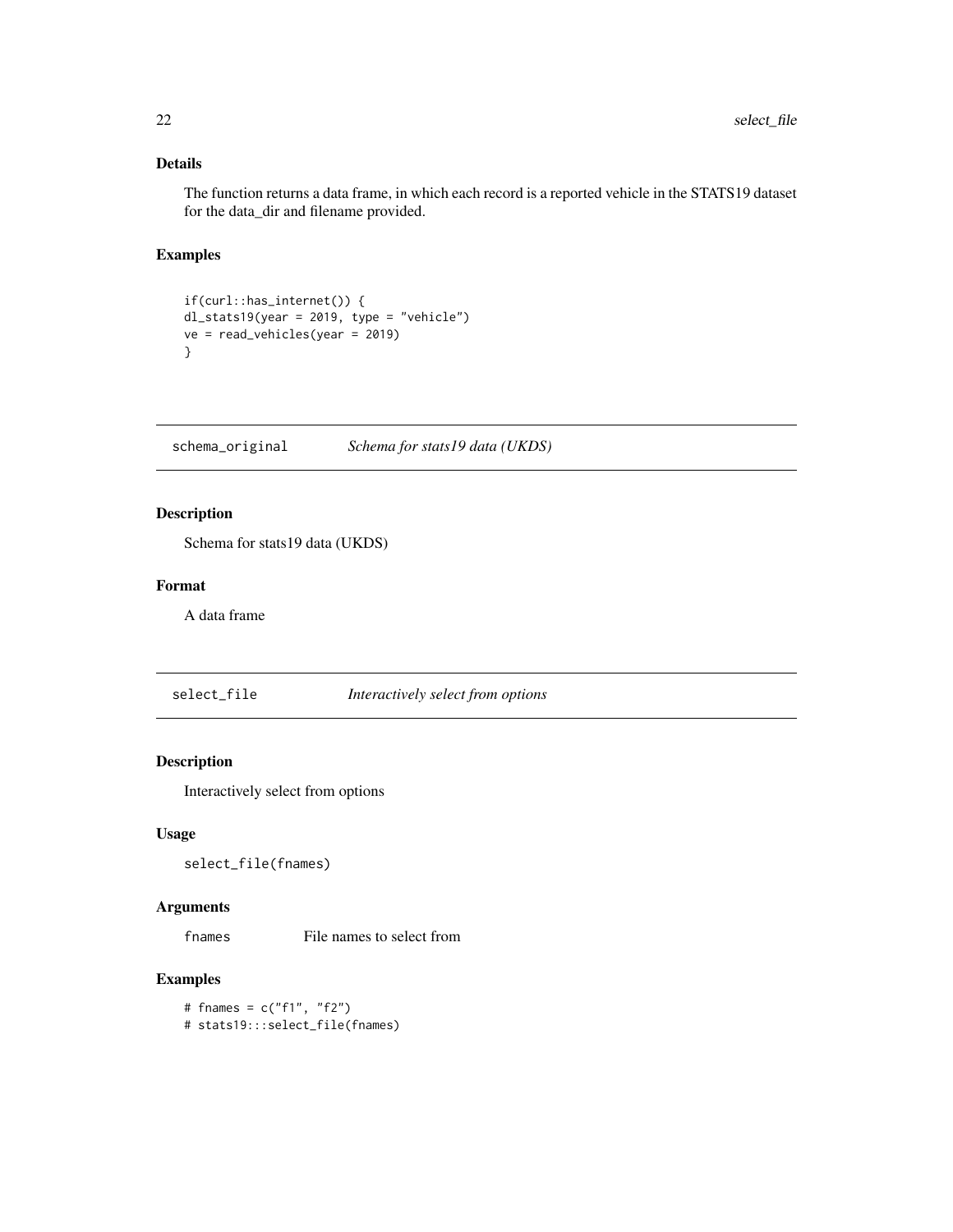#### <span id="page-22-0"></span>Description

Handy function to manage stats19 package underlying environment variable. If run interactively it makes sure user does not change directory by mistatke.

#### Usage

```
set_data_directory(data_path)
```
### Arguments

data\_path valid existing path to save downloaded files in.

#### Examples

# set\_data\_directory("MY\_PATH")

stats19\_schema *Stats19 schema and variables*

#### Description

stats19\_schema and stats19\_variables contain metadata on stats19 data. stats19\_schema is a look-up table matching codes provided in the raw stats19 dataset with character strings.

#### Note

The schema data can be (re-)generated using the script in the data-raw directory.

vehicles\_sample *Sample of stats19 data (2017 vehicles)*

### Description

Sample of stats19 data (2017 vehicles)

### Format

A data frame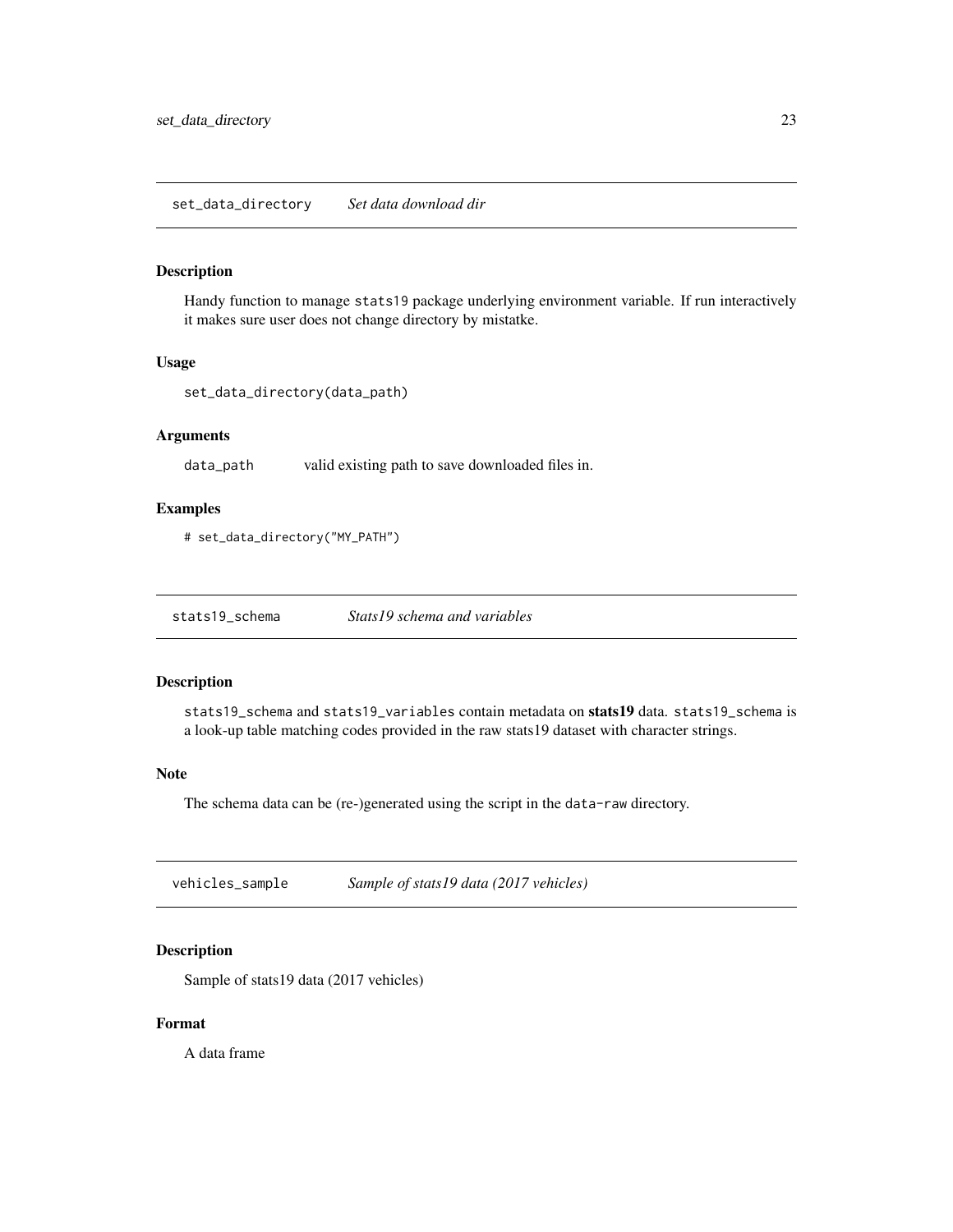### Note

These were generated using the script in the data-raw directory (misc.Rmd file).

## Examples

nrow(vehicles\_sample\_raw) vehicles\_sample\_raw